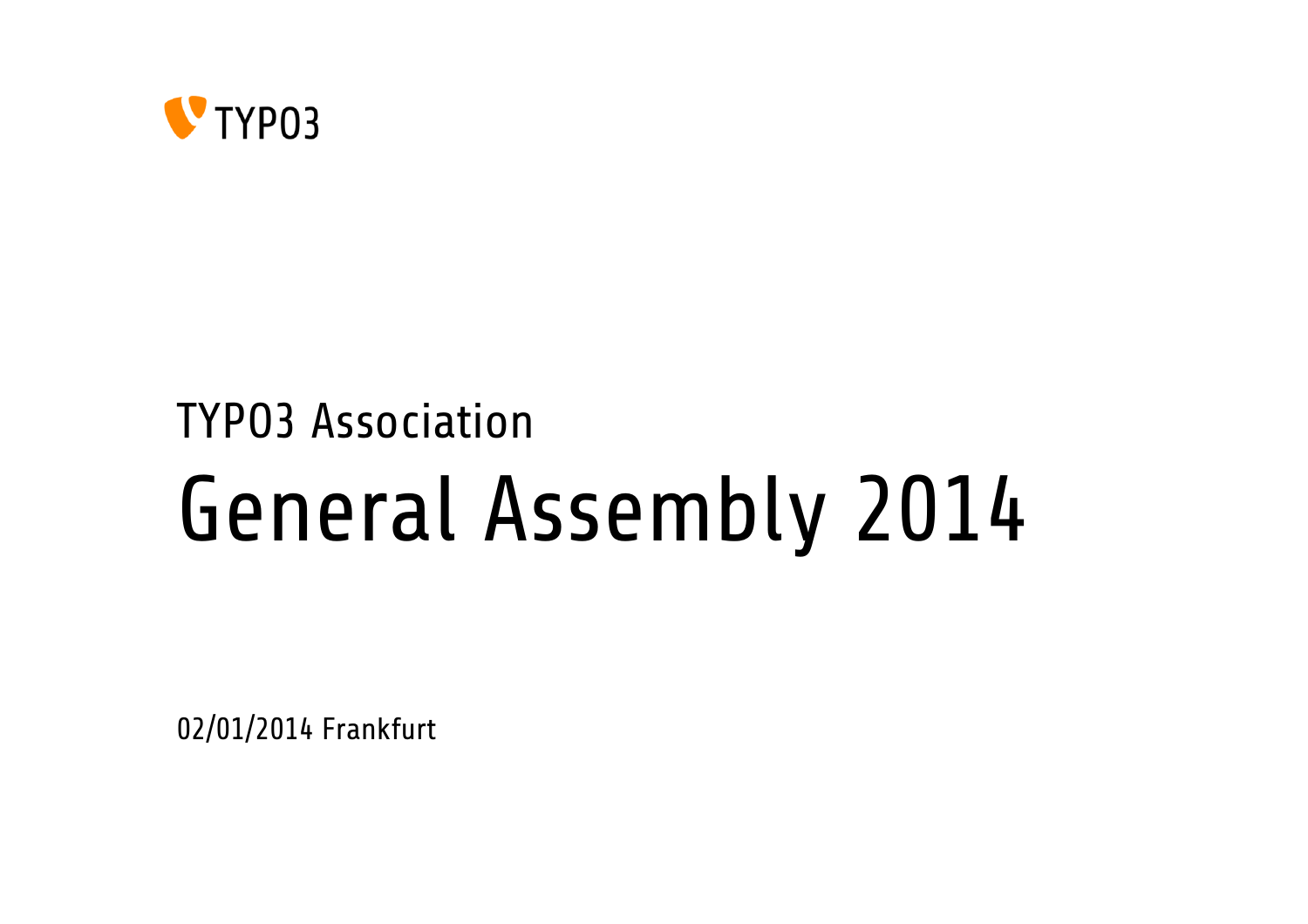

## Agenda

- 1. Election of the person in charge of counting the votes
- 2. Protocol of the prior assembly
- 3. Annual report by the chairman
- 4. Report of the EAB
- 5. Report of the BCC
- 6. Annual balance sheet and report by the accountants. Disencumbering of members of the board, cashier, accountants and commissions
- 7. Admission and suspension of members
- 8. Budget for the running year
- 9. Determination of admission fees and annual dues for all types of members
- 10. Elections (Board Voting, EAB, Rechnungsrevisoren, BCC)
- 11. Petitions
- 12. Programme of activities
- 13. Appointment of honorary members
- 14. Complaints about administrative bodies, decisions on dismissing members of the board, or any ordinary member, or any application for membership
- 15. Various other topics, not assigned to another body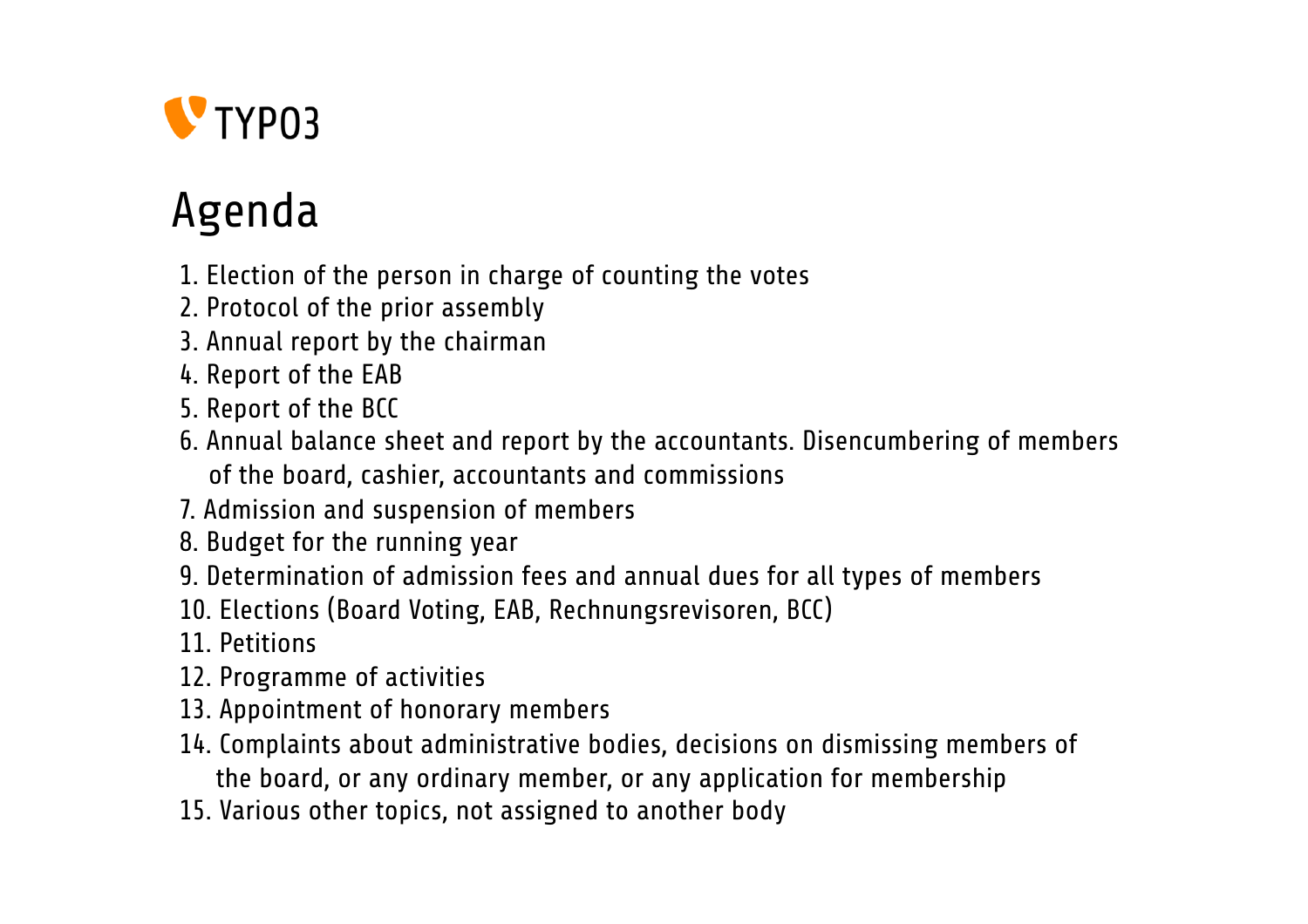

## 1. Election of the person in charge of counting the votes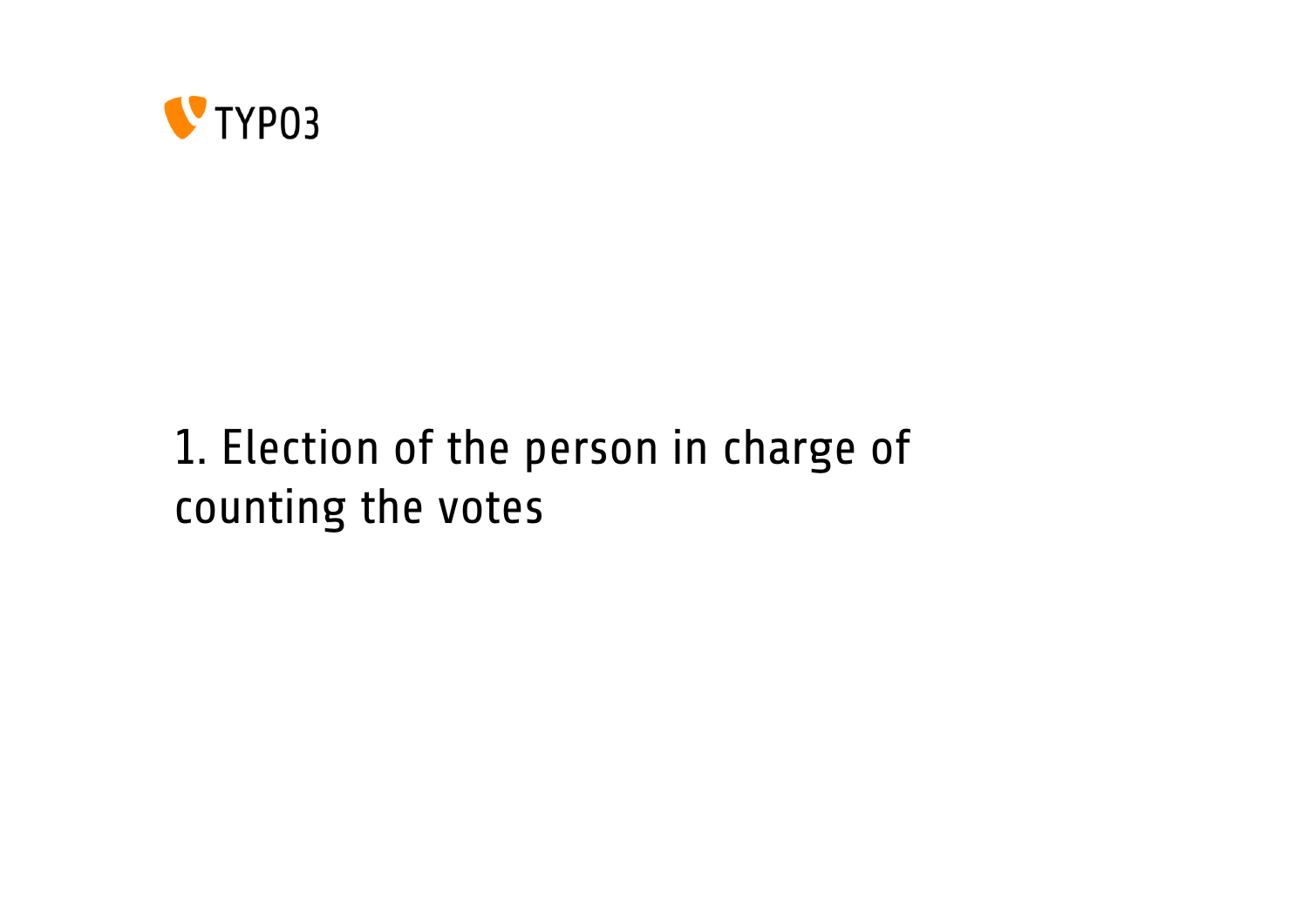

### 2. Protocol of the GA 2013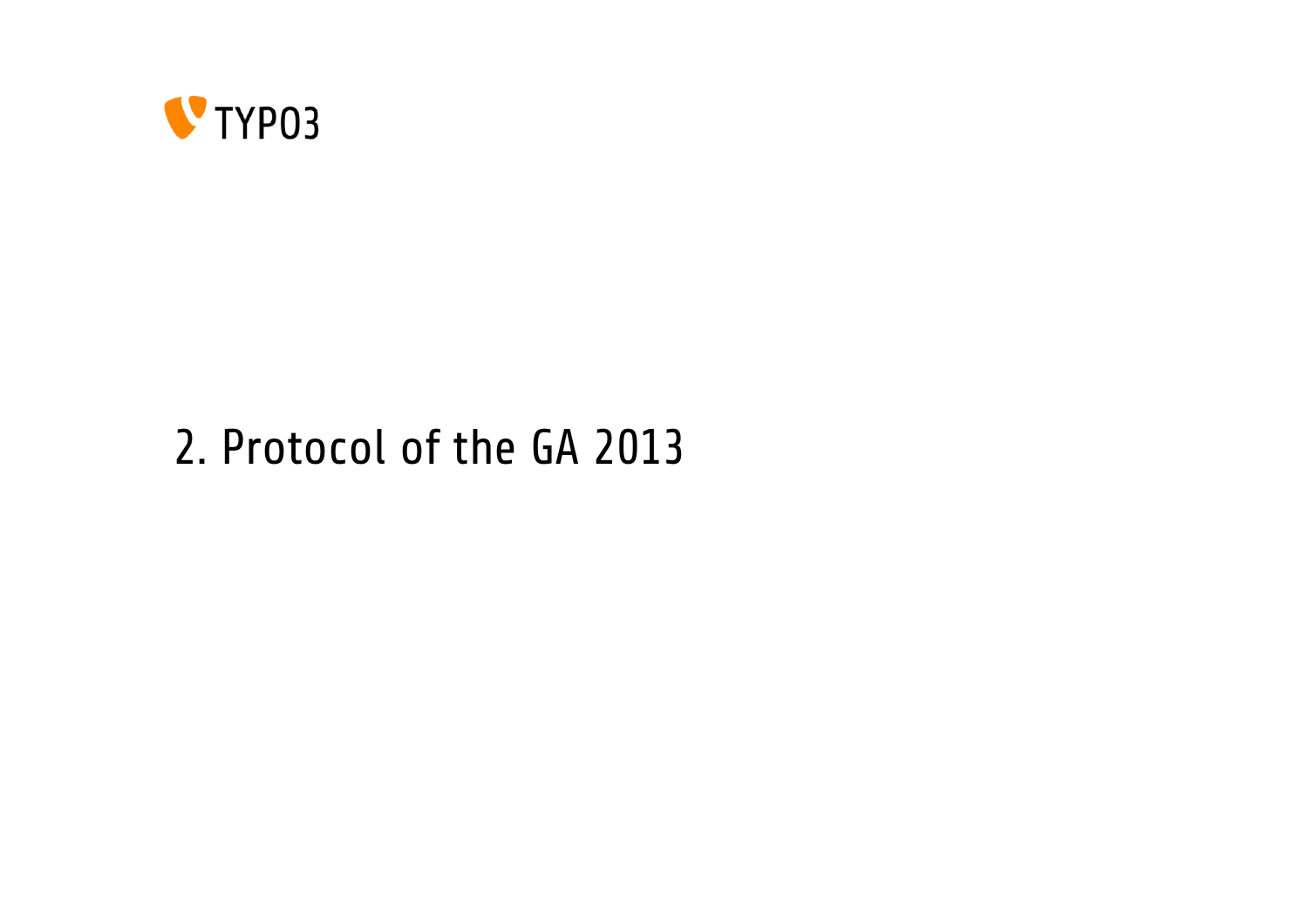

## 3. Annual report by the chairman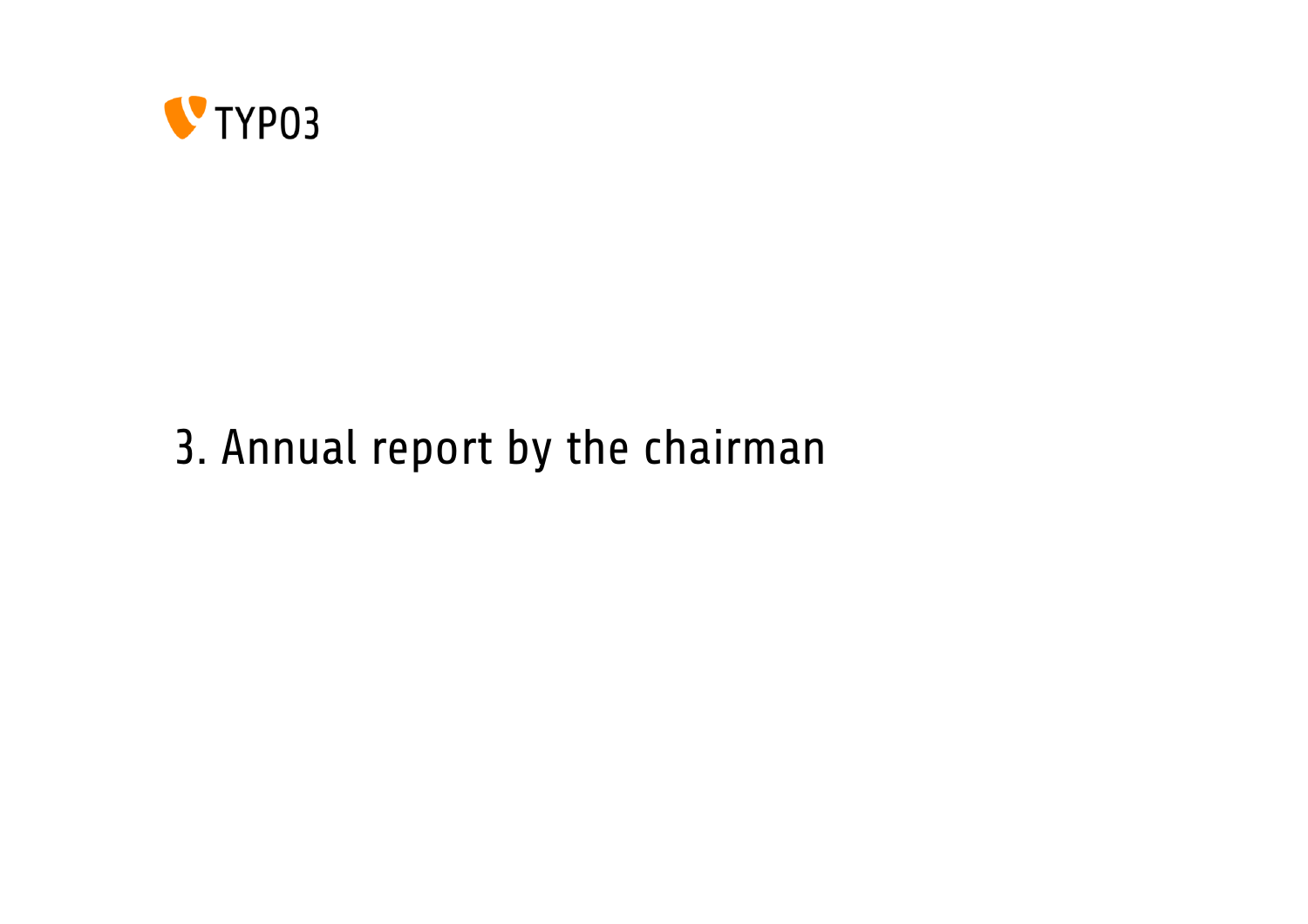

### 4. Report of the EAB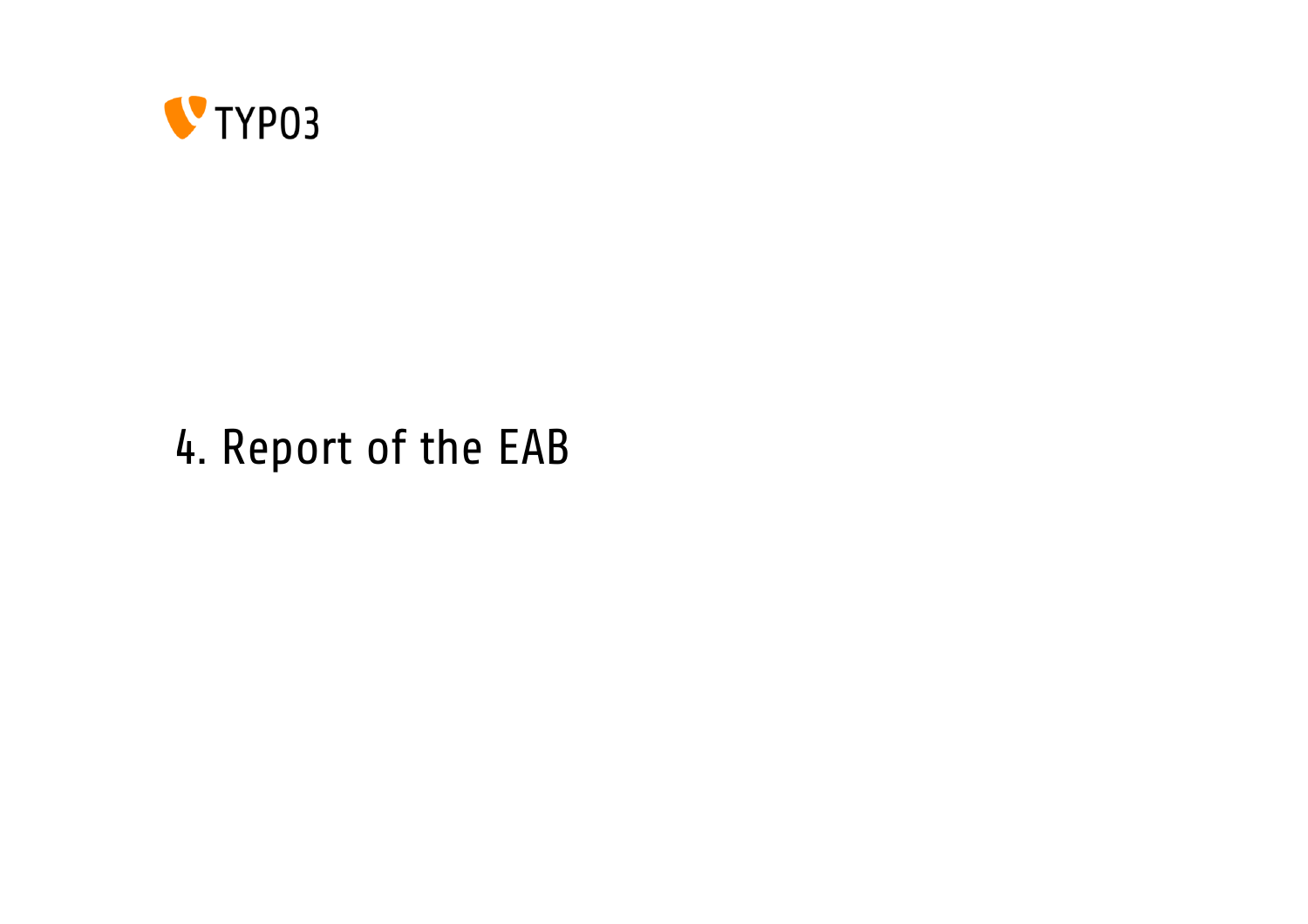

### 4. Report of the EAB

- 4 CEBAB Meetings
- Bi-weekly Google Hangouts
- 2nd year of the budget process
- Presentation of EAB work at T3CON13
- Strategic Workshop with Simon Phipps
- Initiation of the position of an executive secretary for the T3A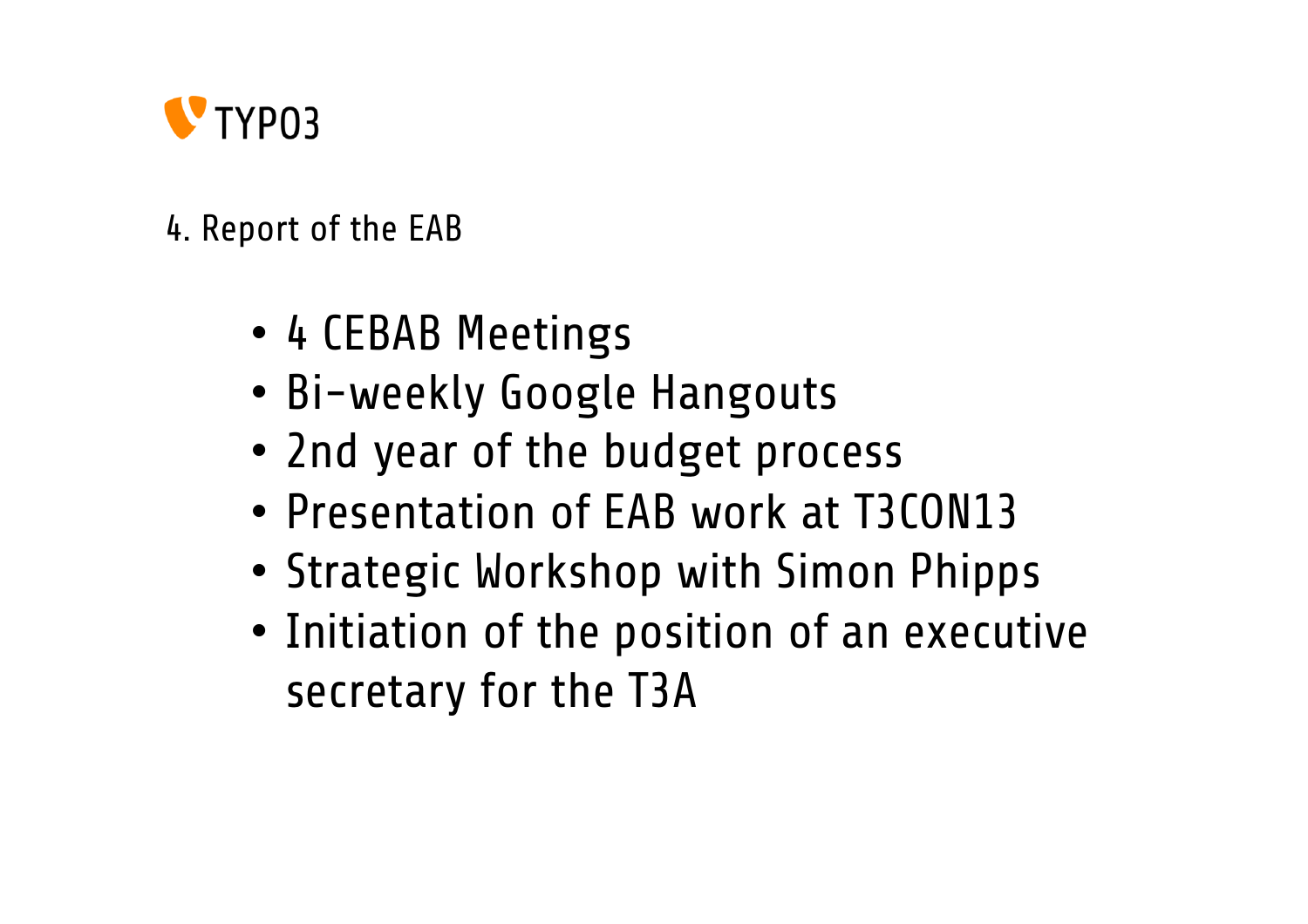

### 4. Report of the EAB

- Visits to different T3A Events
- Participation Marketing Sprint
- Visit of the contributors meeting Nürnberg
- UX for Neos
- Visit of T3EE in Cluj / Romania
- International Events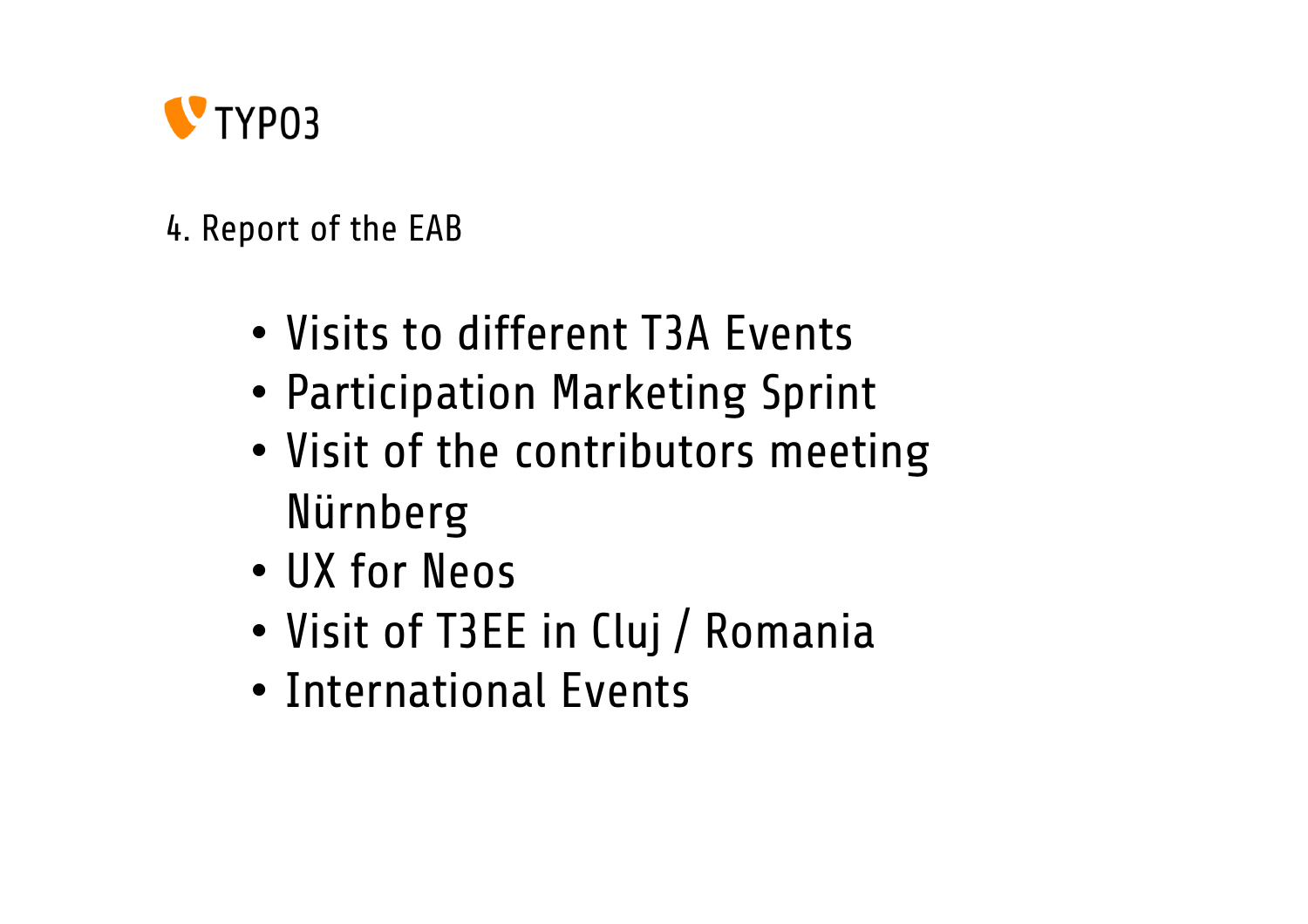

## 5. Report of the BCC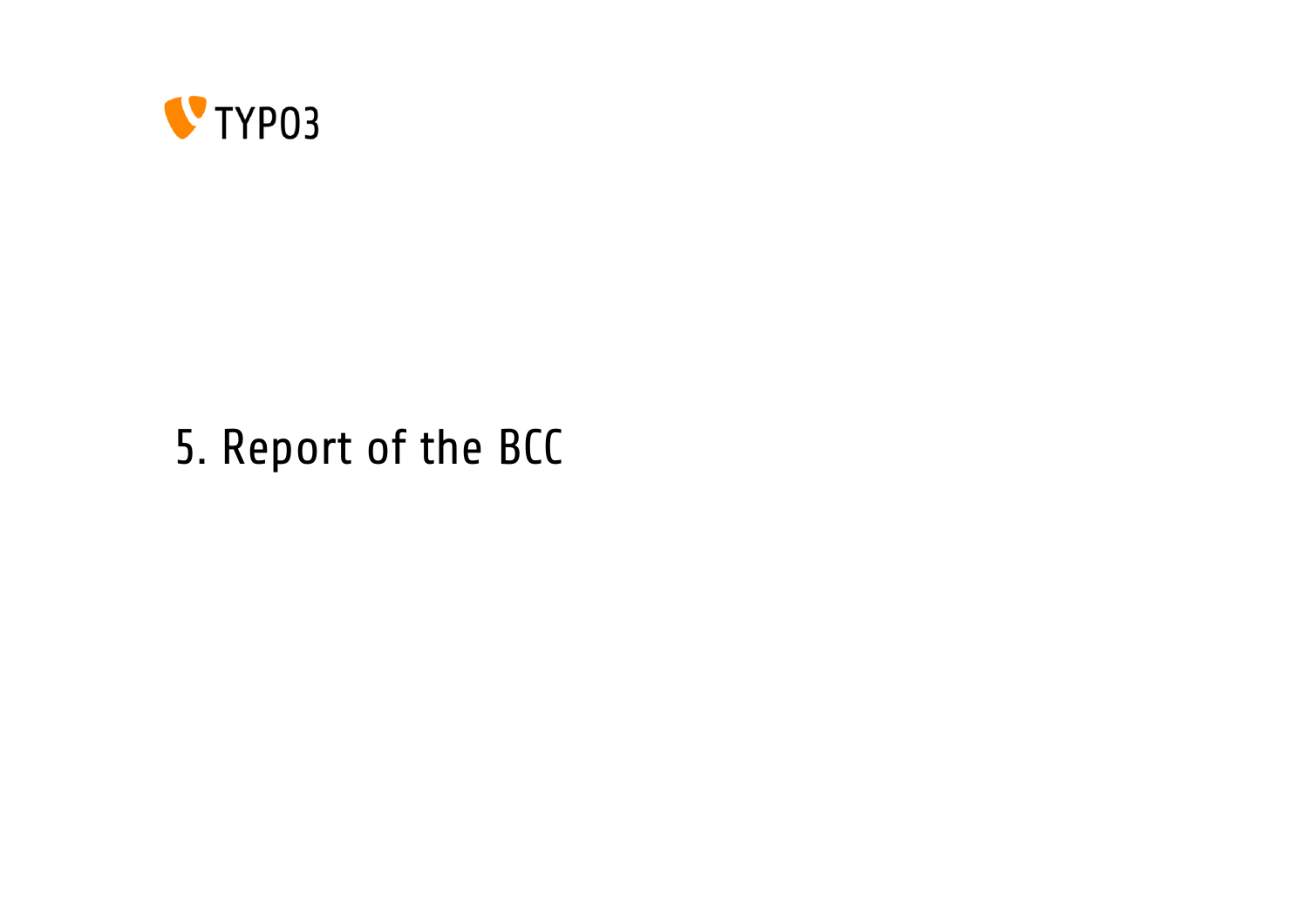

## 6. Financial Key Facts and Disencumbering of members of the board, cashier, accountants and commissions.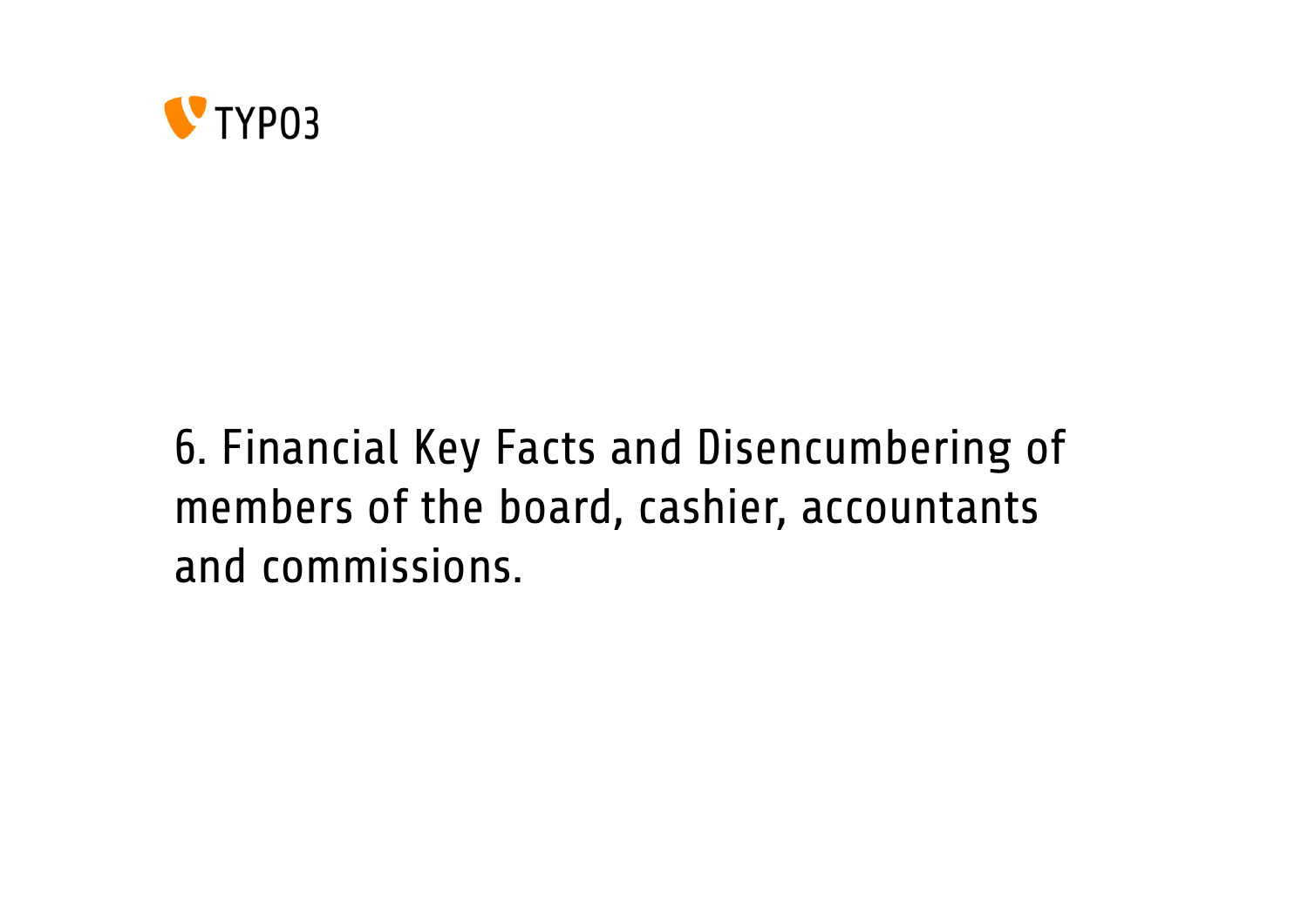

### Revenues 2013 of the TYP03 Association (Rounded)

## 471.935 EUR 2013 10 %

## 426.728 EUR 2012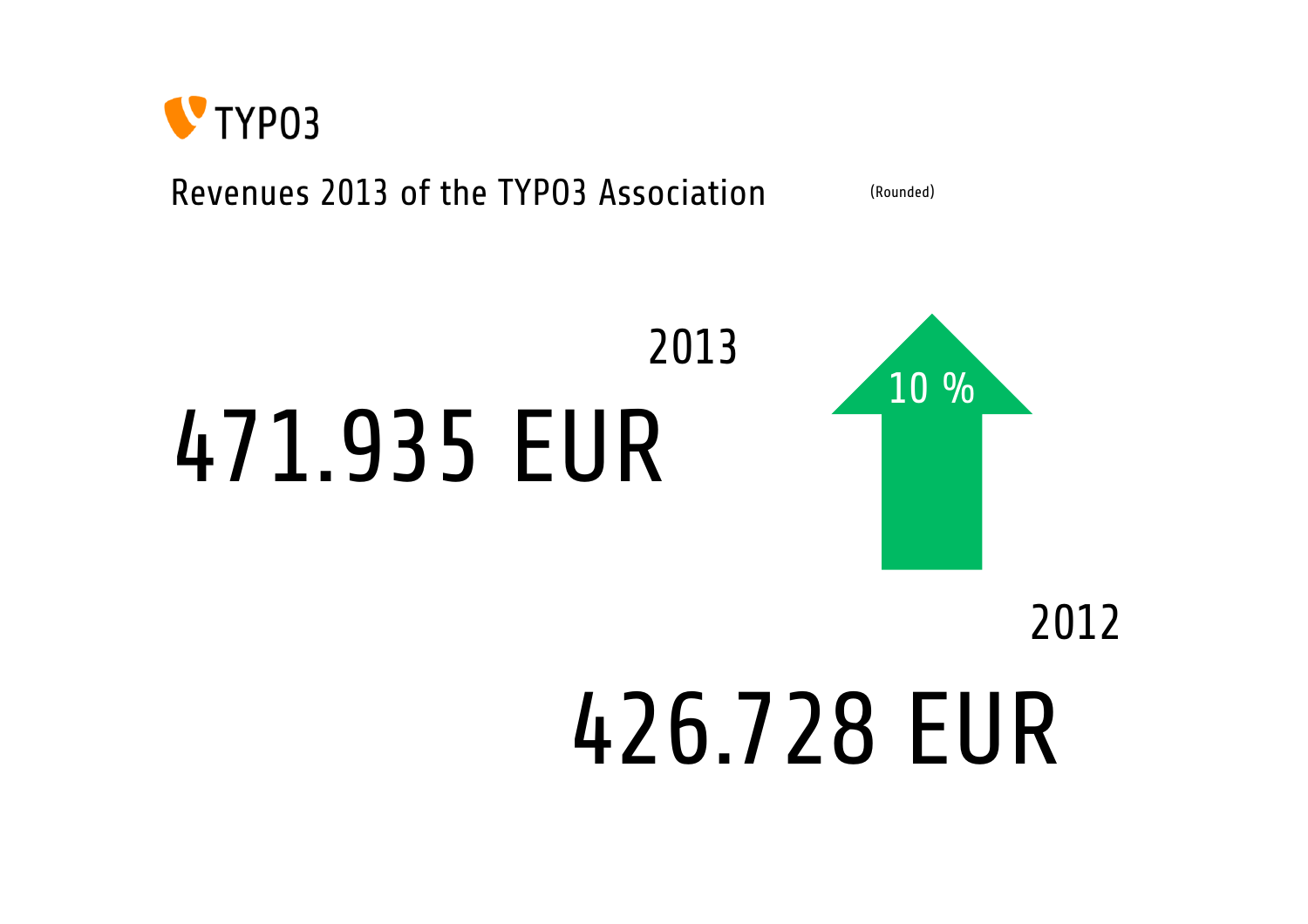

R&D, Development Expenses

# 340.175 EUR



## 268.047 EUR 2013

2012

Operating cost increased by 19.500 EUR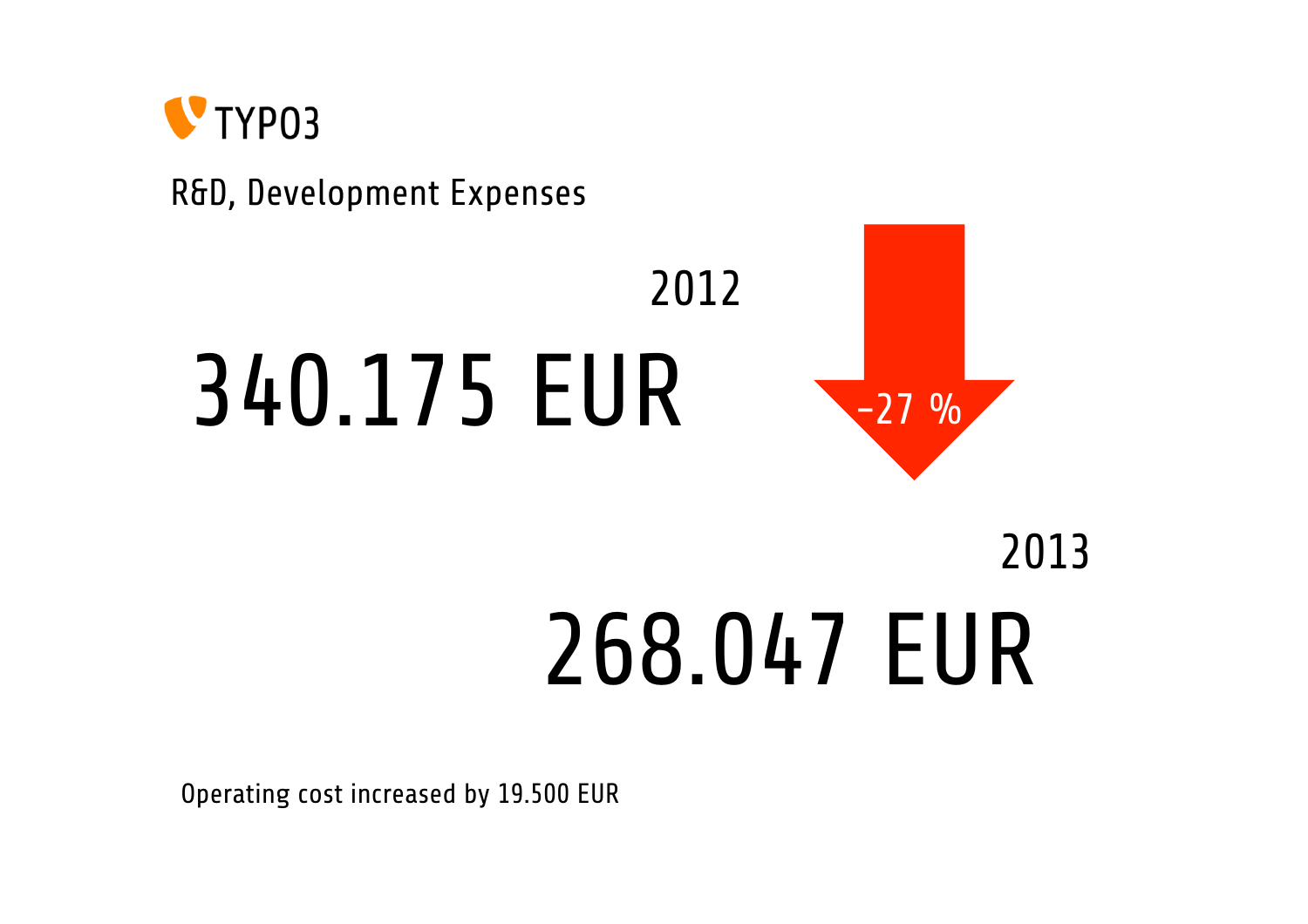

Comparison Total Spendings vs Budget

# Budget 2013 -33 %

## Actual Spendings 2013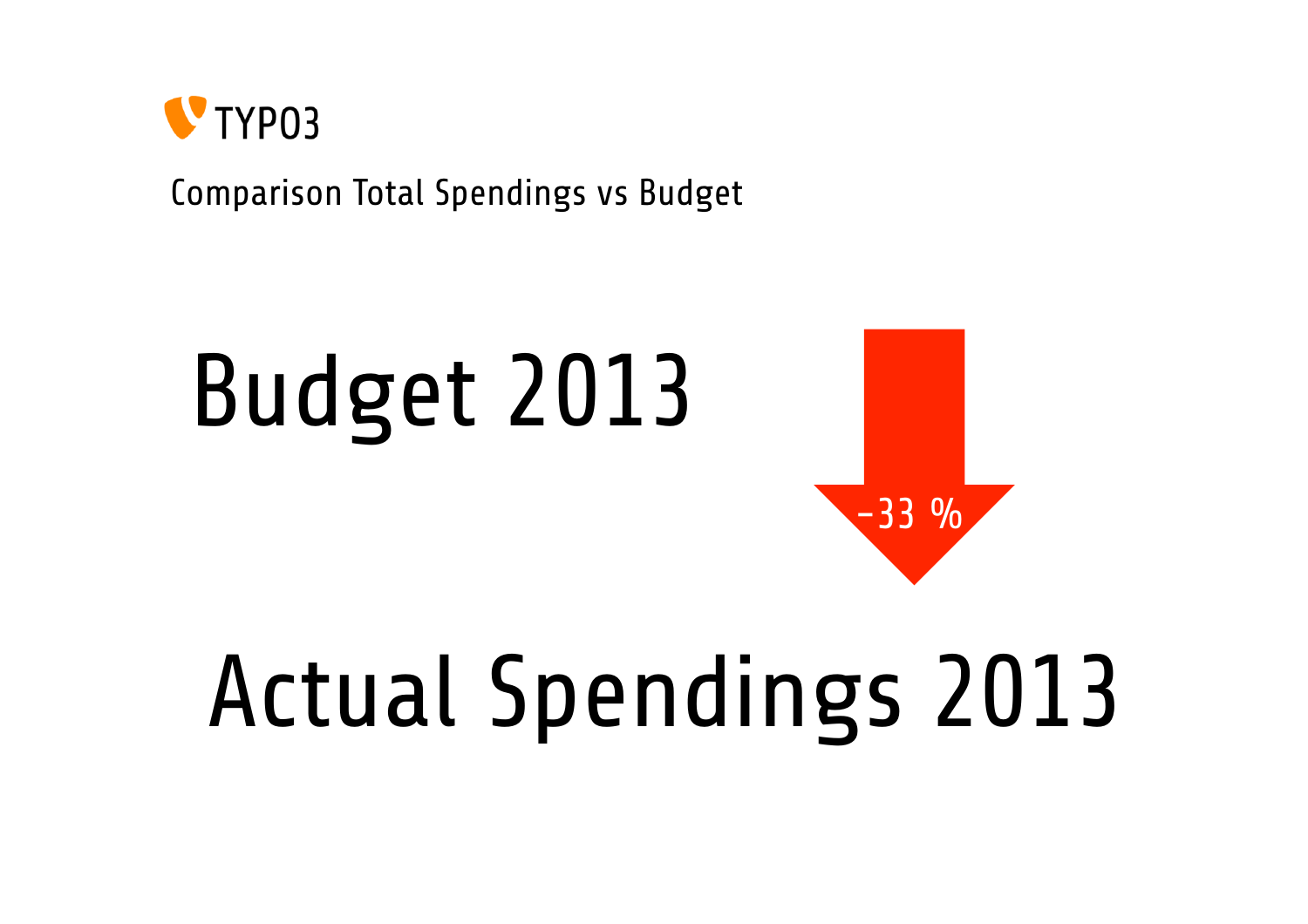

Net Earnings of the TYPO3 Association (Rounded)

## 132.396 EUR 2013 379 %

## 34.875 EUR 2012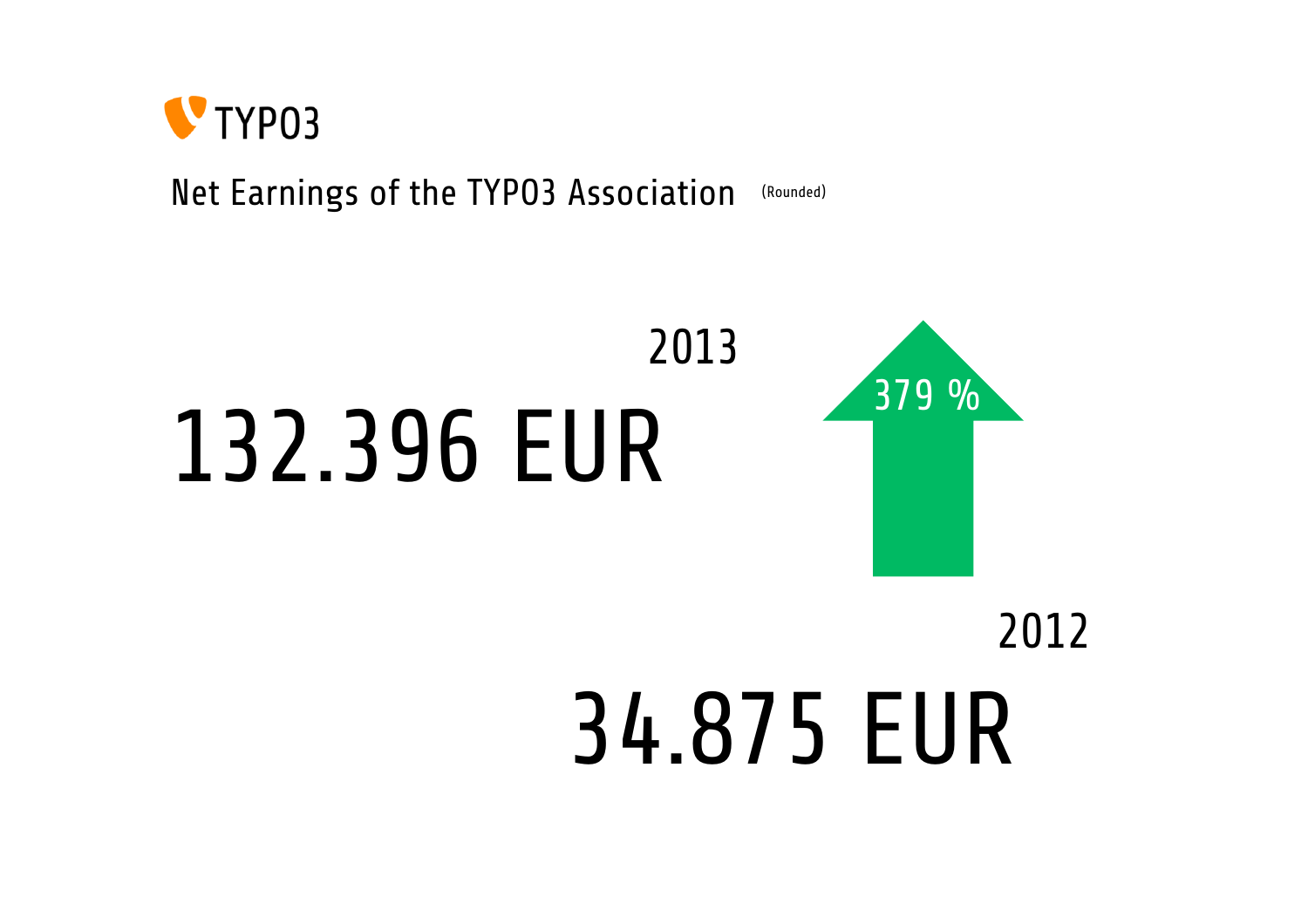

## 7. Admission and suspension of members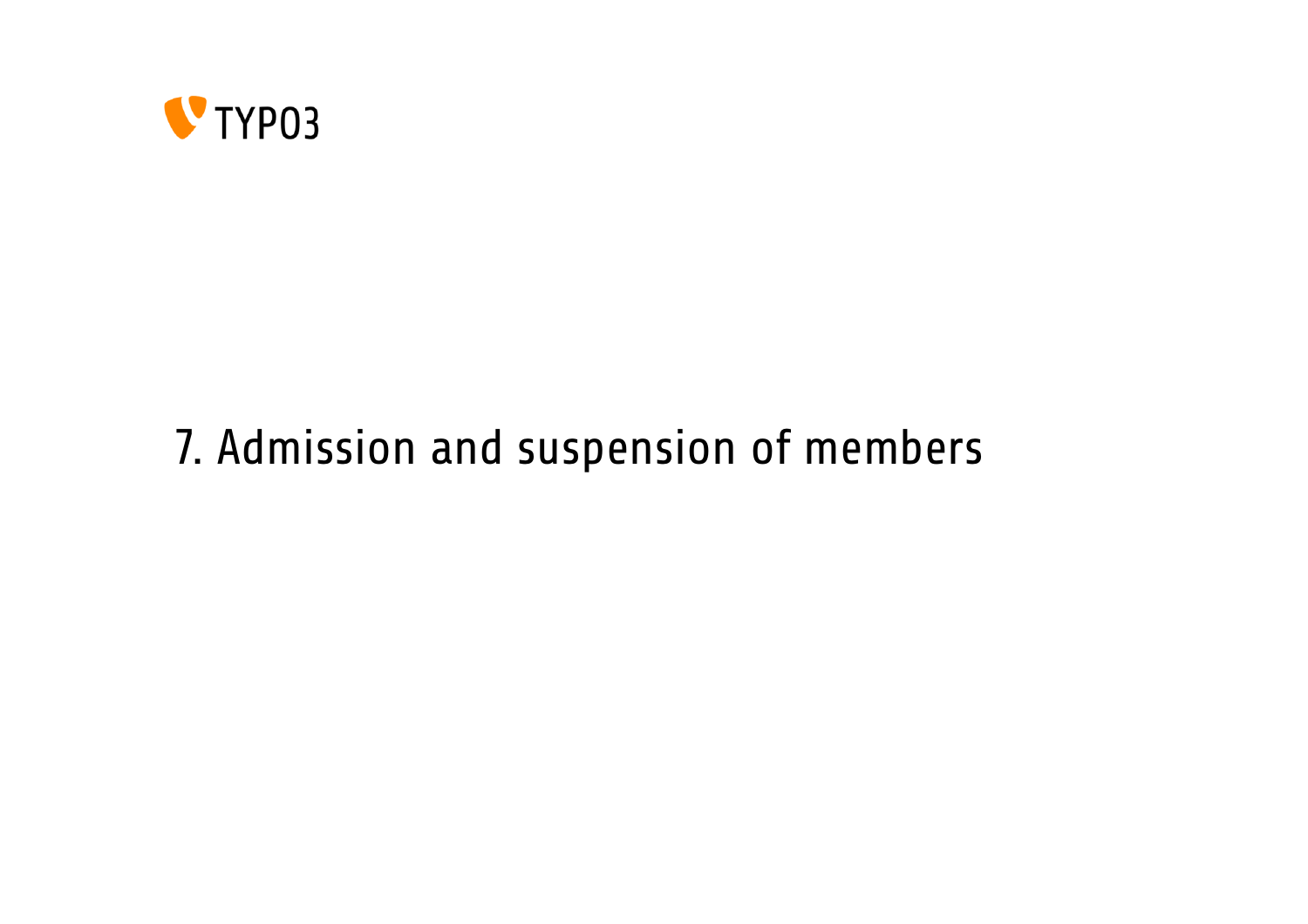

## 8. Budget for the running year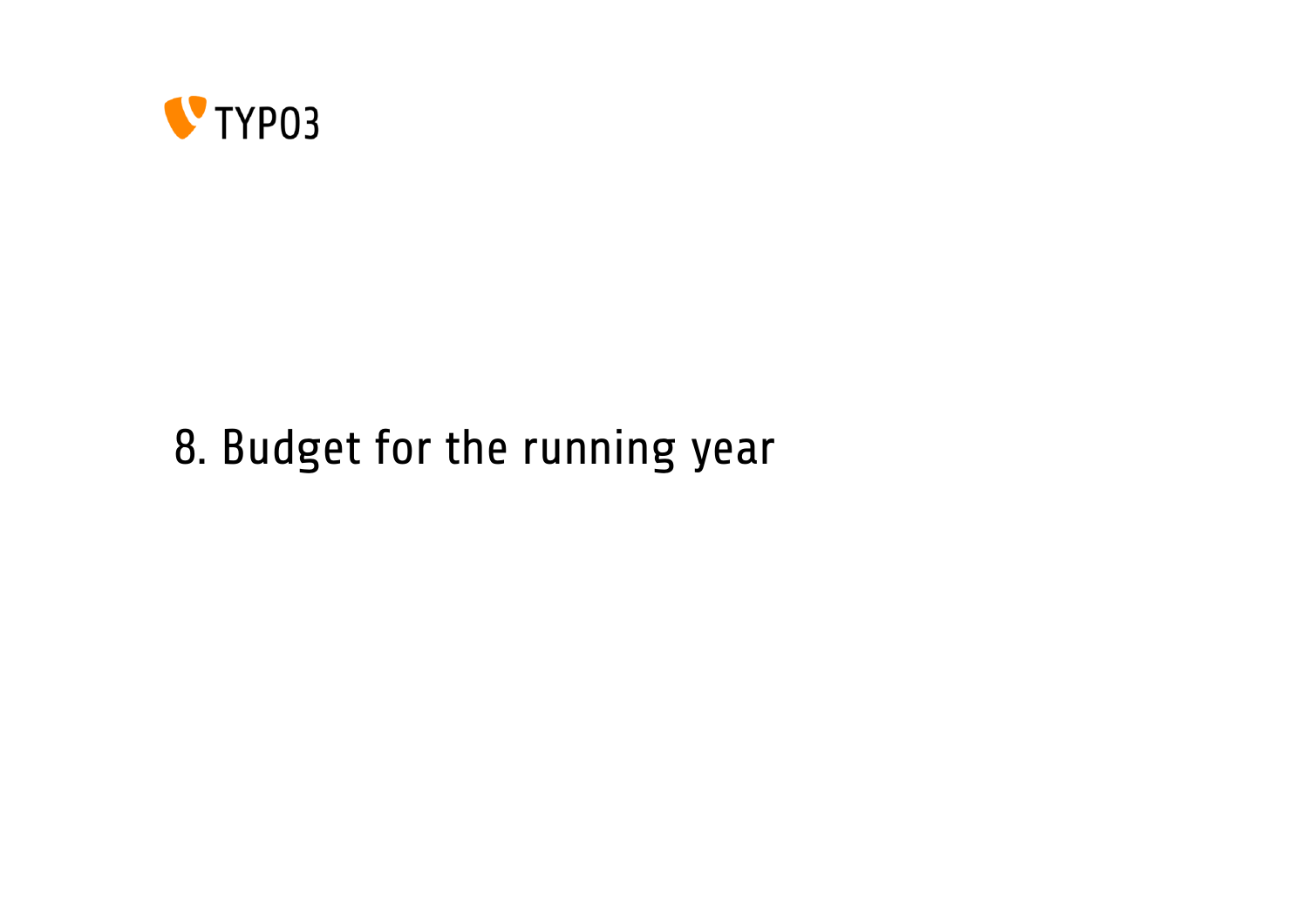

### Remarkeable Changes of the Budgets

#### Administration

New: Executive Secretary New: Evaluation of new membership system New: Specification budget handling application New: TYPO3 Association strategy New: Maintenance T3O

#### Events

New: Event Manager Past: T3BOARD Past: TYPO3 Camps New: TYPO3 Event Risk Budget

#### Development

New: PHP Unit Extension Streamlined: TYPO3 Neos/Flow

#### MarCom

Extended: Communication Budget New: Planet TYPO3 New: TYPO3 Award New: Maintenance T3O New: TYPO3 Outreach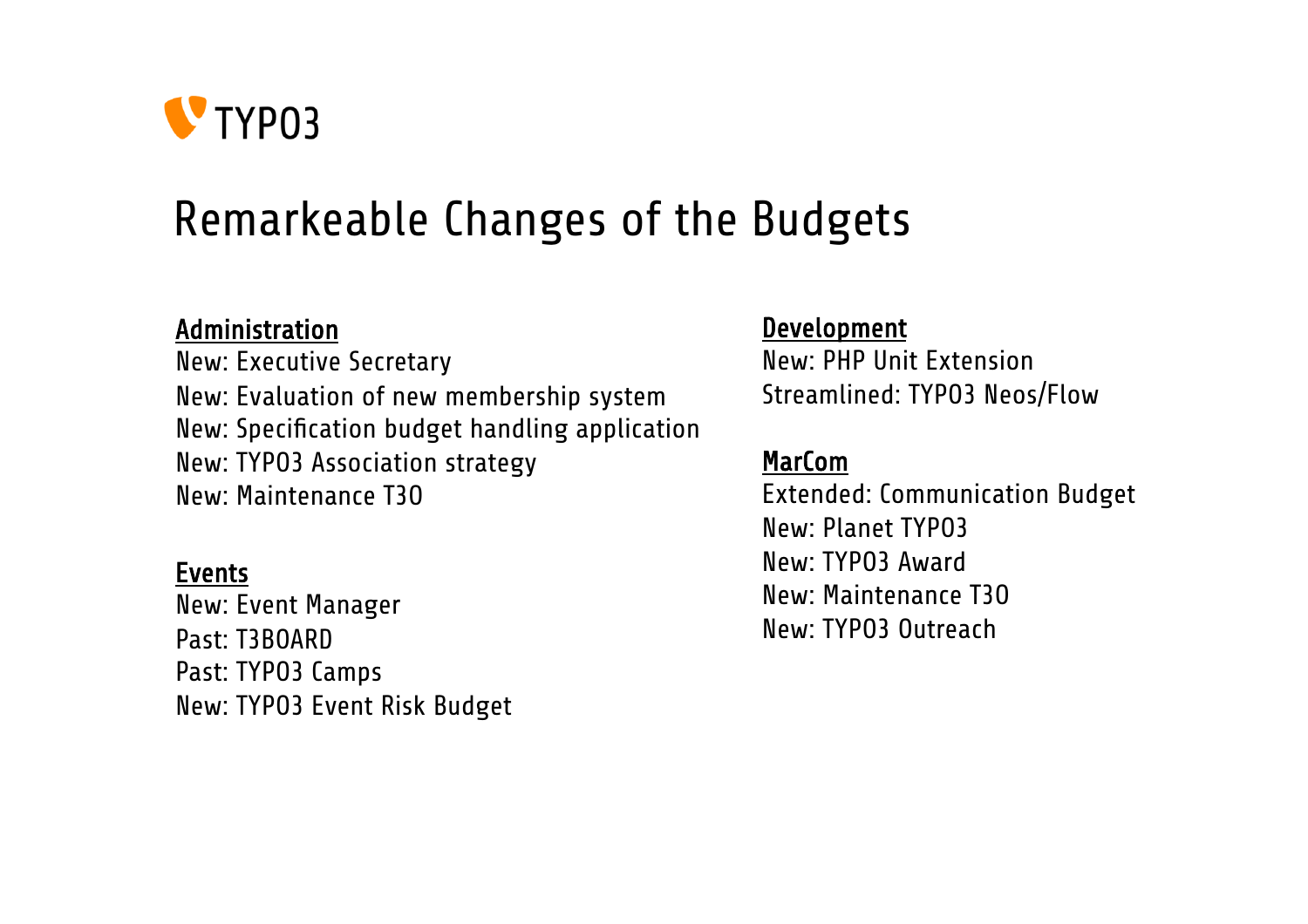

## 2014 Budget in Numbers

Sum of Budget Applications 828.650 € 612.220  $\epsilon$  complete budget for 2014

Events: 36.640 € Income Development: 352.870 € Spendings Administrational: 219.110 € Spendings MarCom: 268.890 € Spendings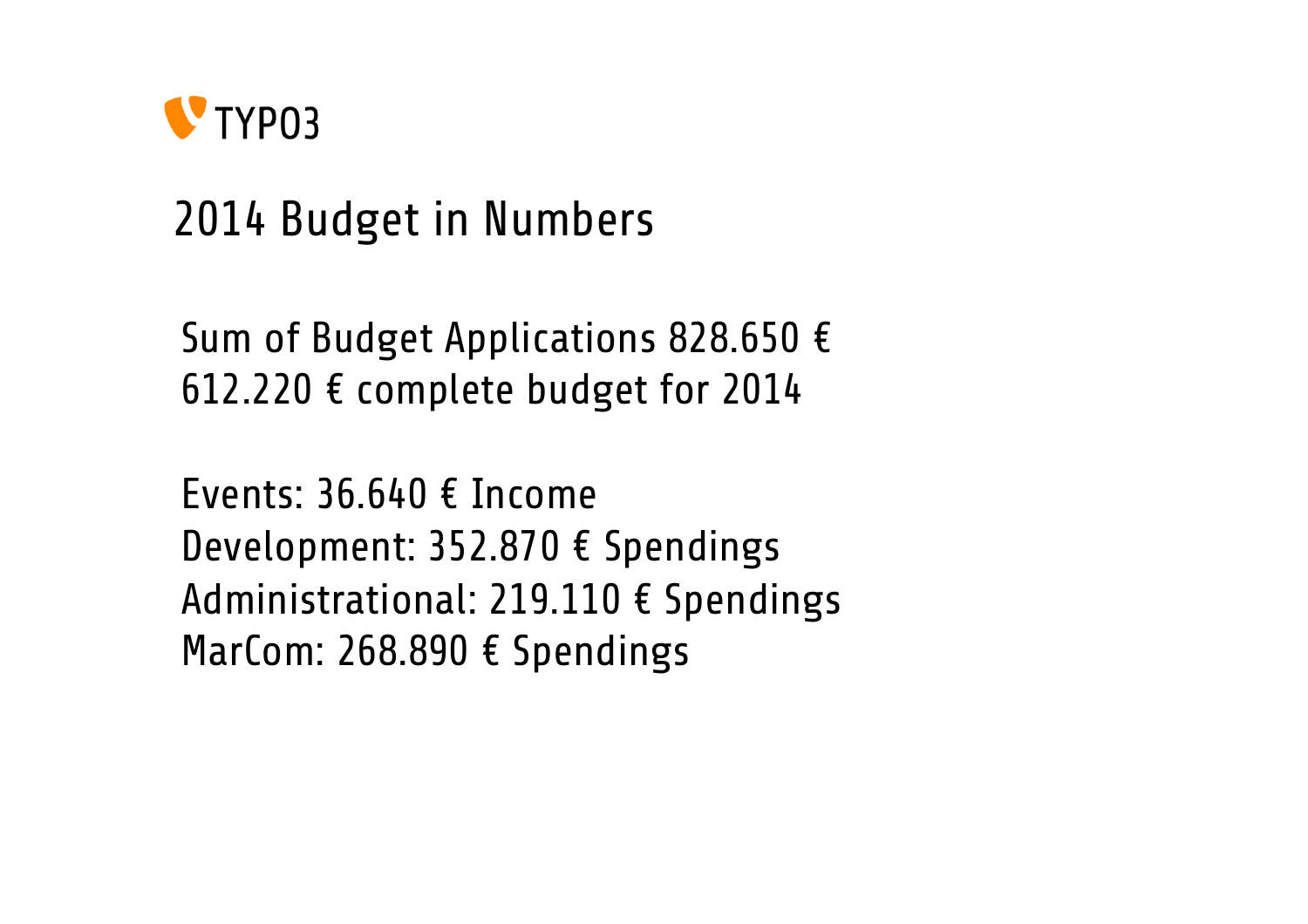

## 9. Determination of admission fees and annual dues for all types of members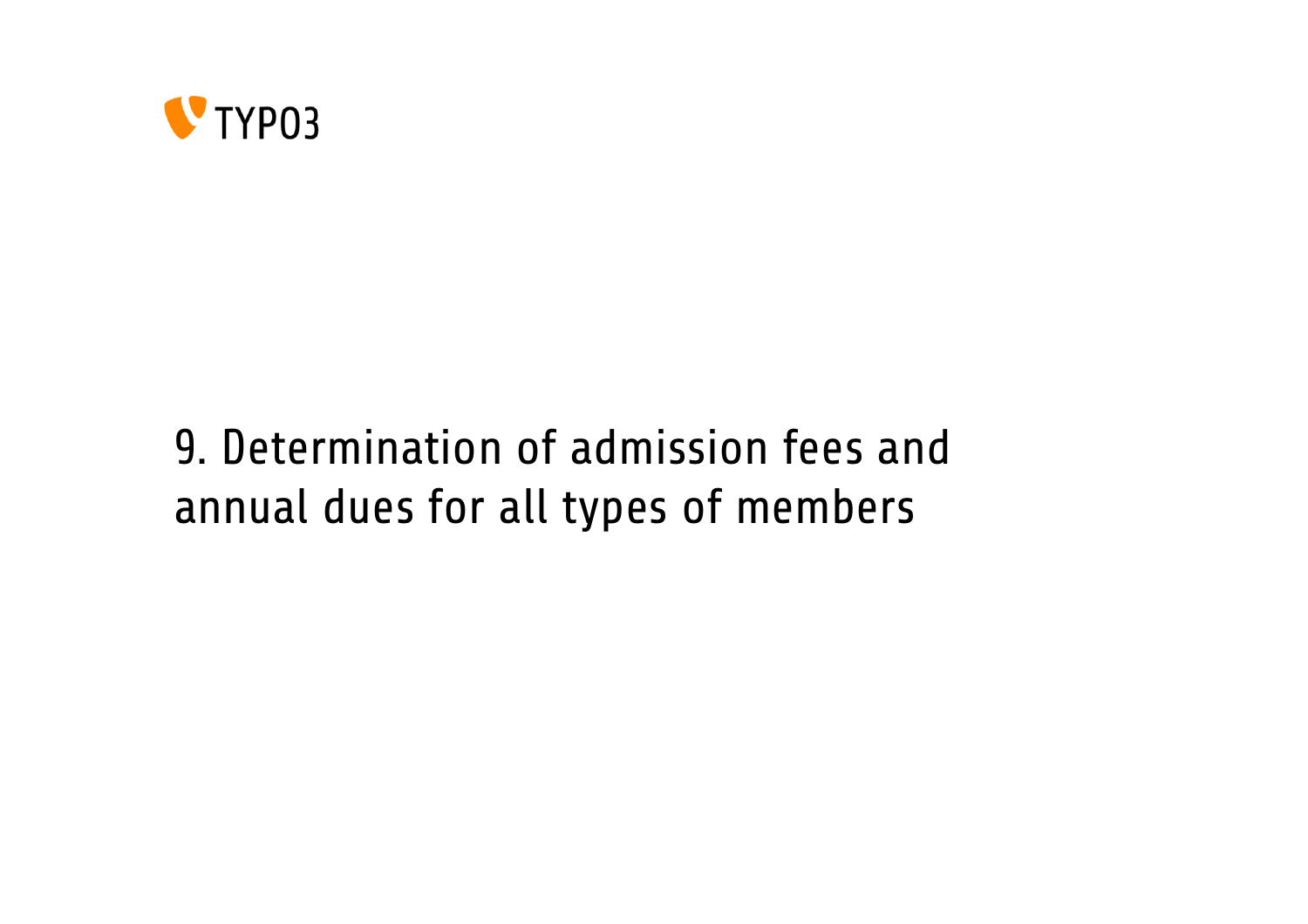

## 10. Elections (Board, EAB, BCC)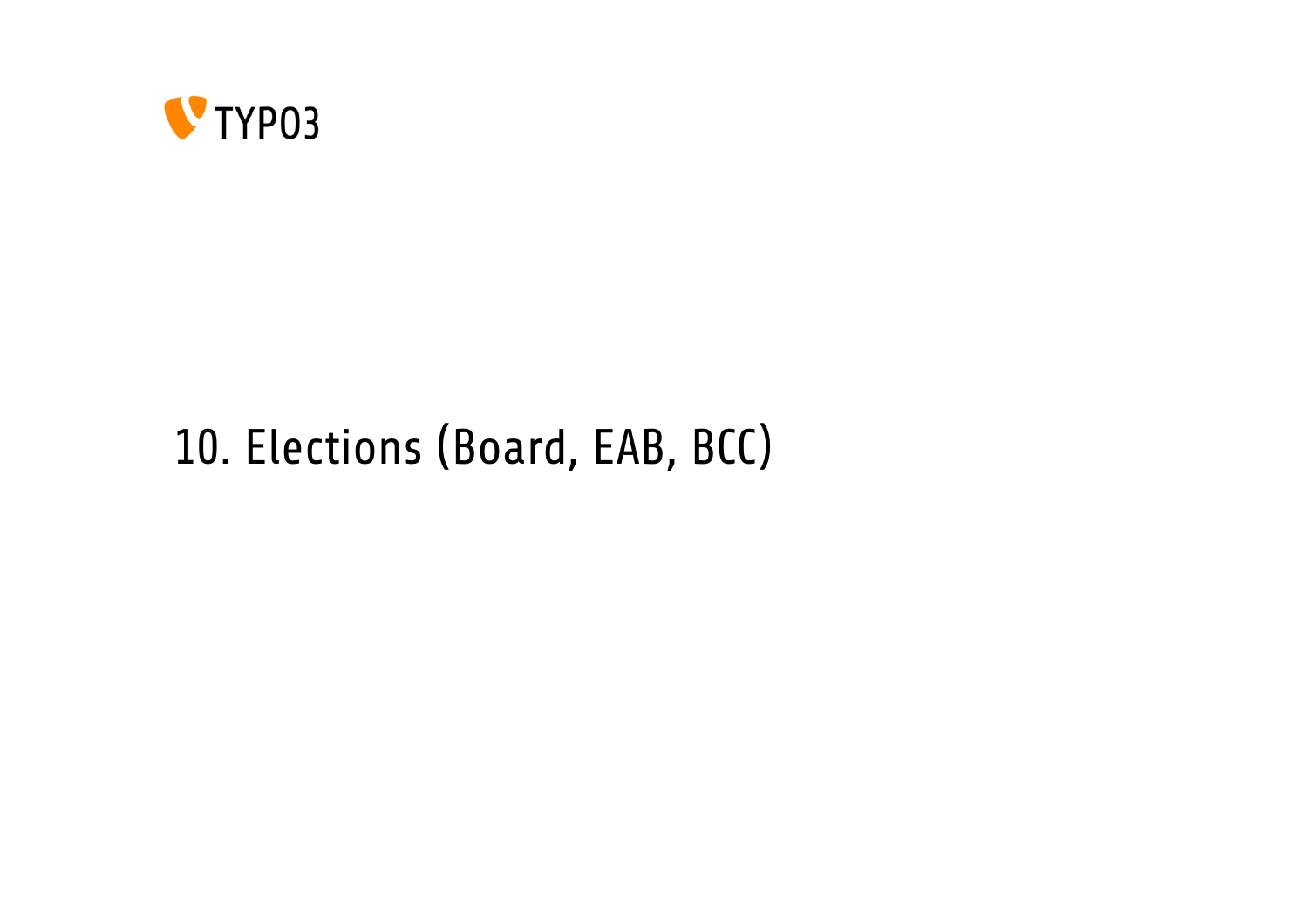

### The Board Vote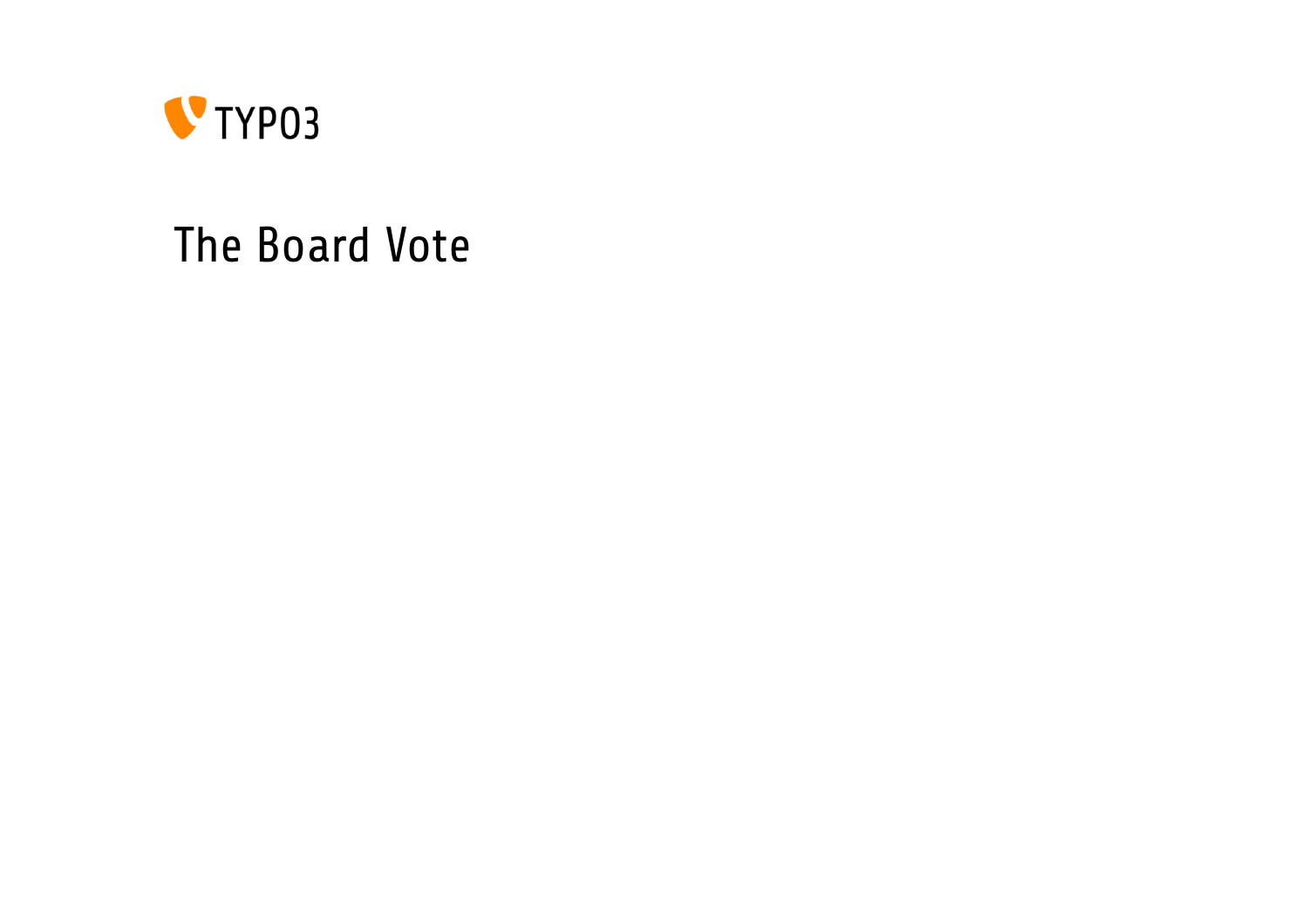

## Voting Results BCC

| Votes (346 total votes): |                |                                             |              |  |
|--------------------------|----------------|---------------------------------------------|--------------|--|
| Image                    | Name           | Website                                     | <b>Votes</b> |  |
|                          | Jochen Weiland | and net                                     |              |  |
|                          | Marco Klawonn  | https://www.xing.com/profiles/Marco_Klawonn | 39           |  |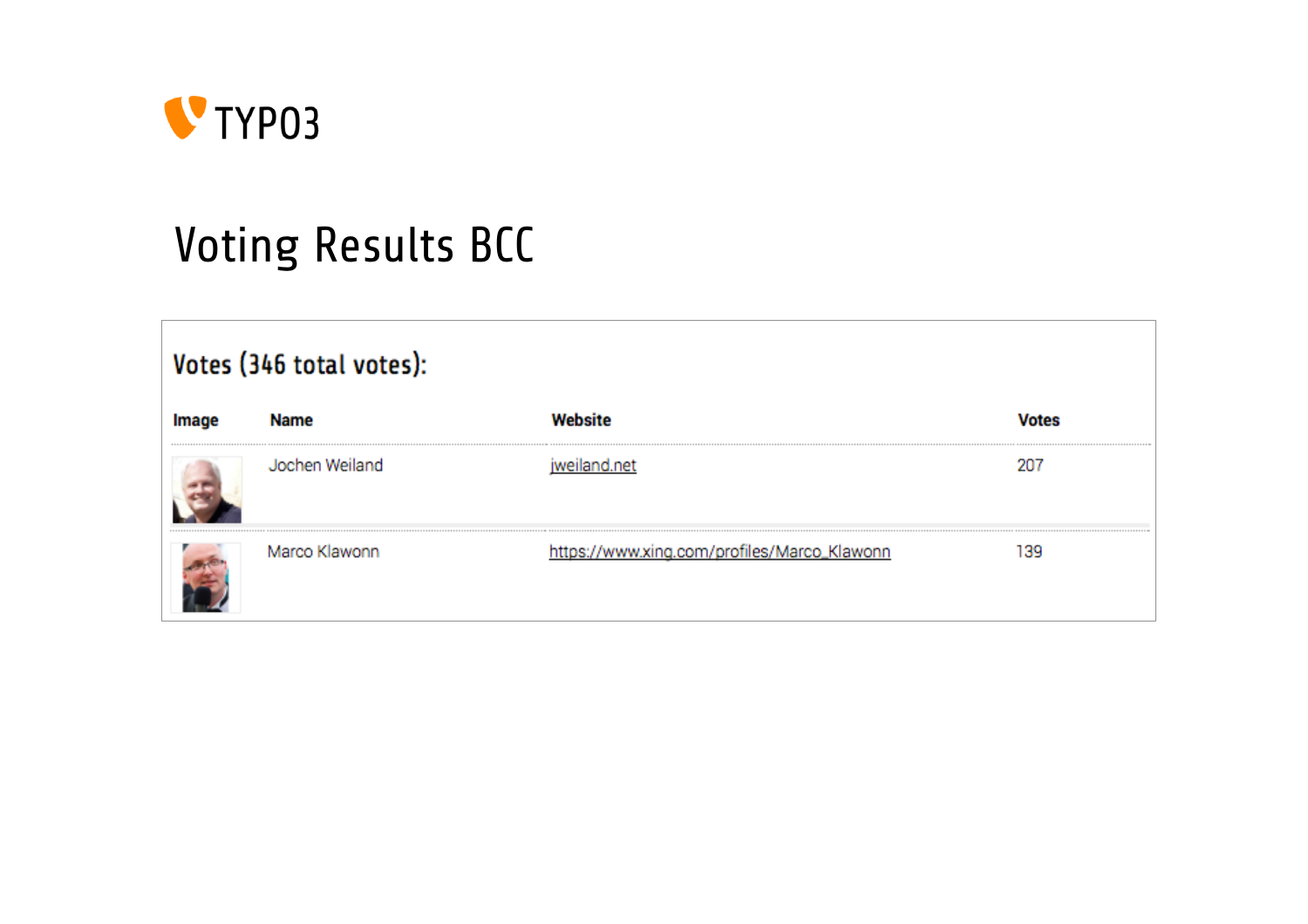

## Voting Results EAB

| Votes (540 total votes): |                    |                                         |              |  |
|--------------------------|--------------------|-----------------------------------------|--------------|--|
| Image                    | Name               | Website                                 | <b>Votes</b> |  |
|                          | Michael Stucki     | http://about.me/michaelstucki           | 205          |  |
|                          | Dominik Stankowski | http://www.web-essentials.asia/dominik/ | 122          |  |
|                          | Martin Wiederkehr  |                                         | 108          |  |
|                          | Sven Ditz          | www.facebook.com/sven.ditz.sitegeist    | 105          |  |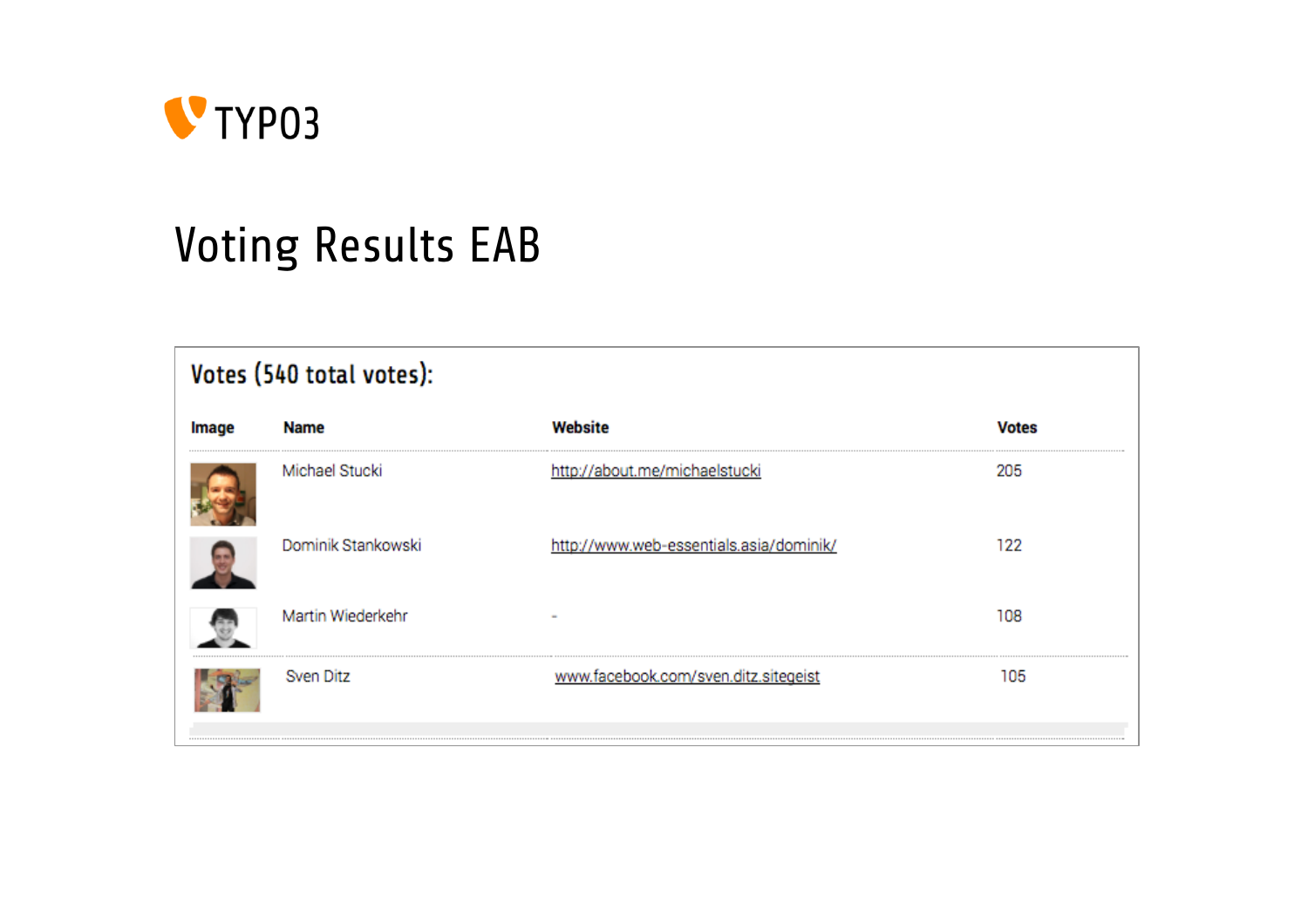

### Thank you for your work!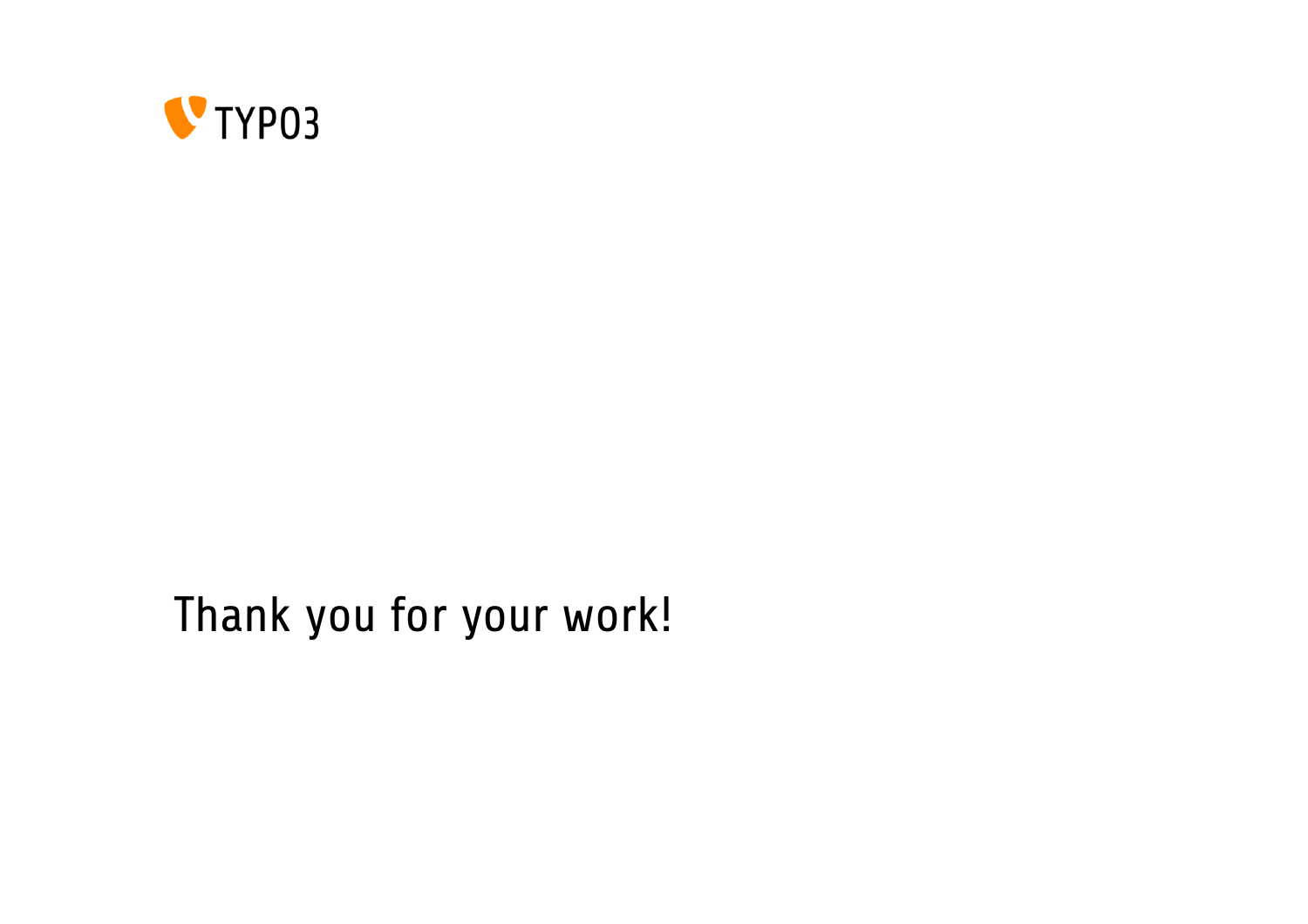

### 11. Petitions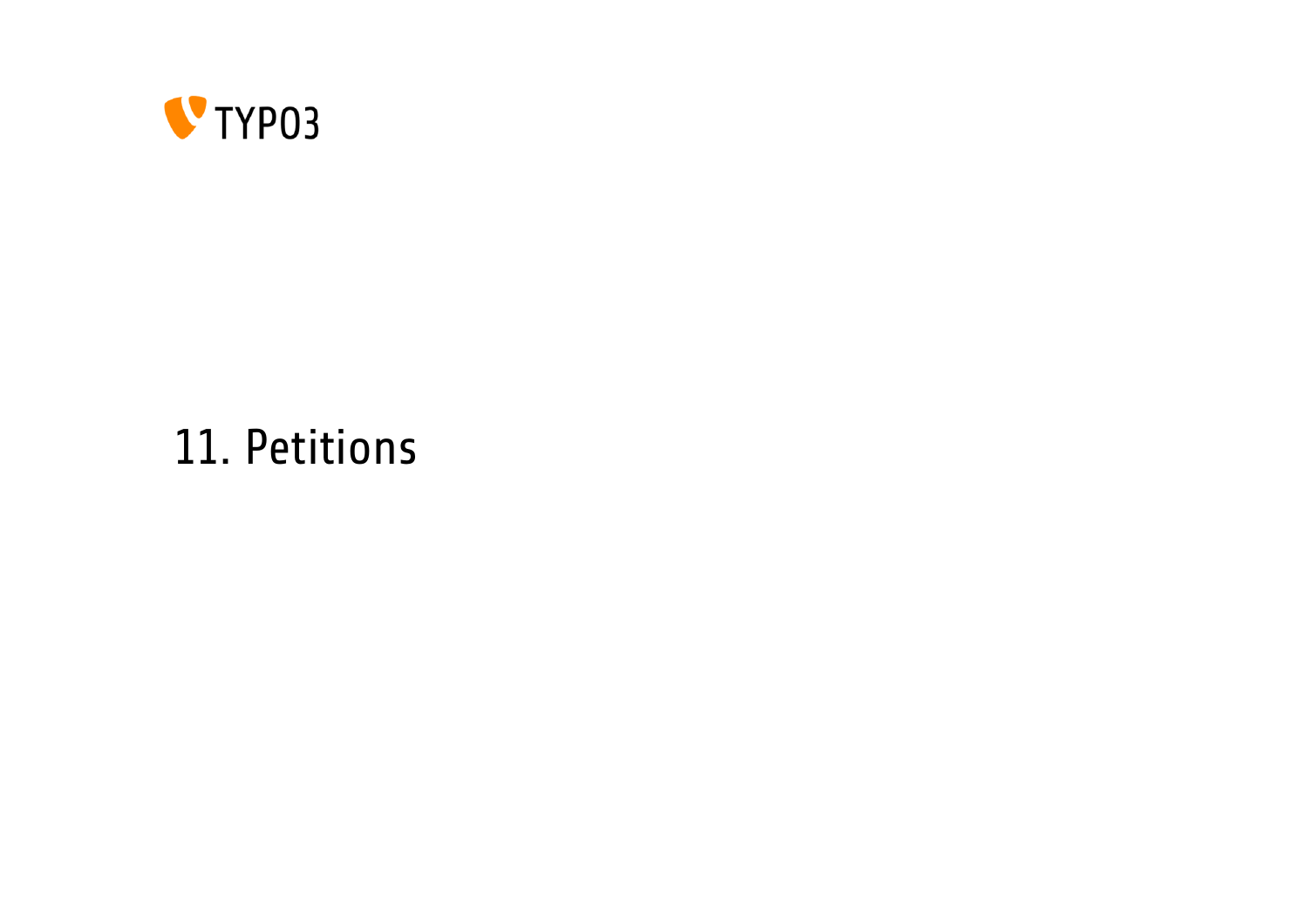

## 12 Programme of activities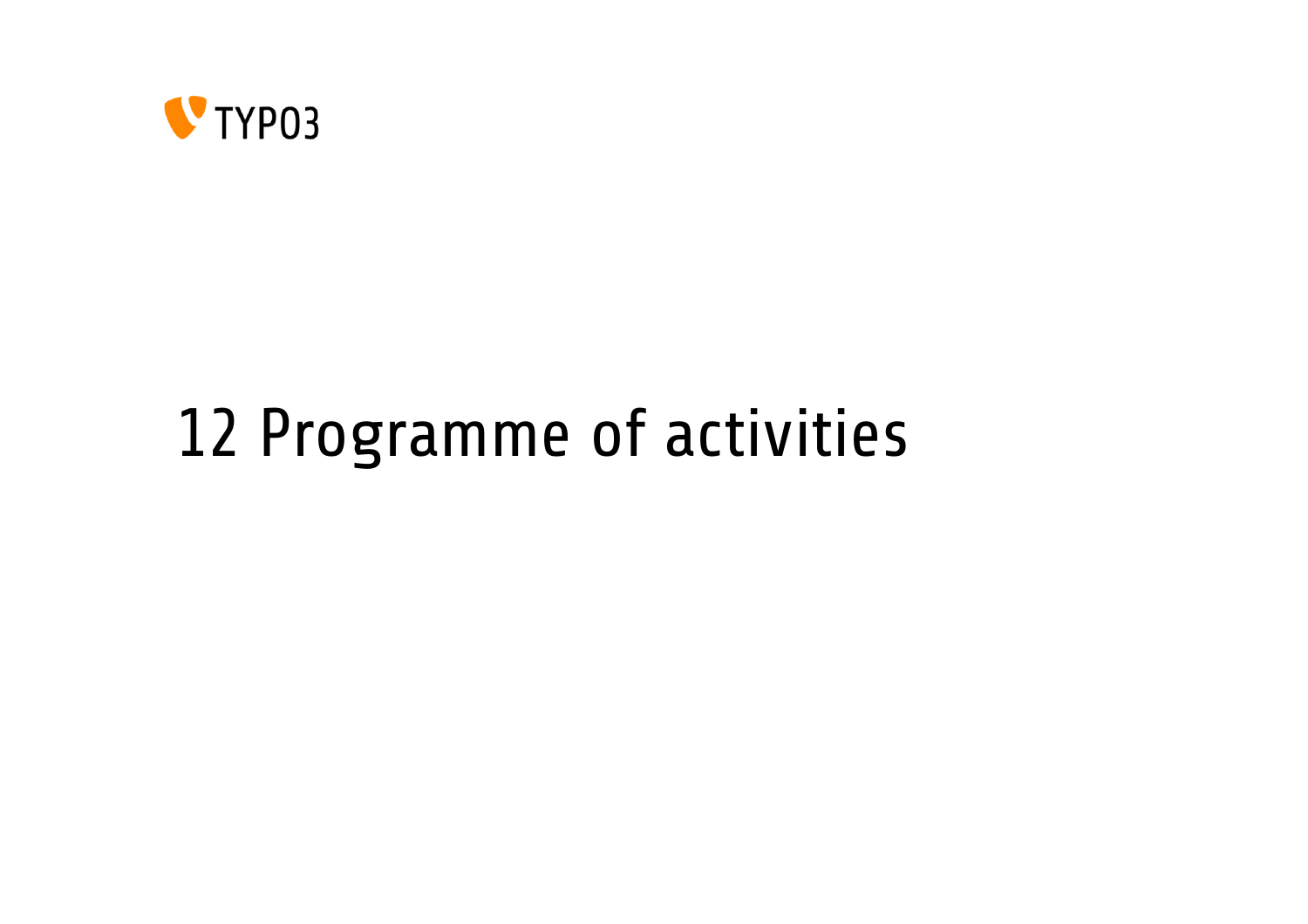

- Continue the strategy process that we started last year.
- Support the teams in their work.
- Streamlining organisational aspects of our work with the help of the Executive Secretary.
- Create a new budget process application.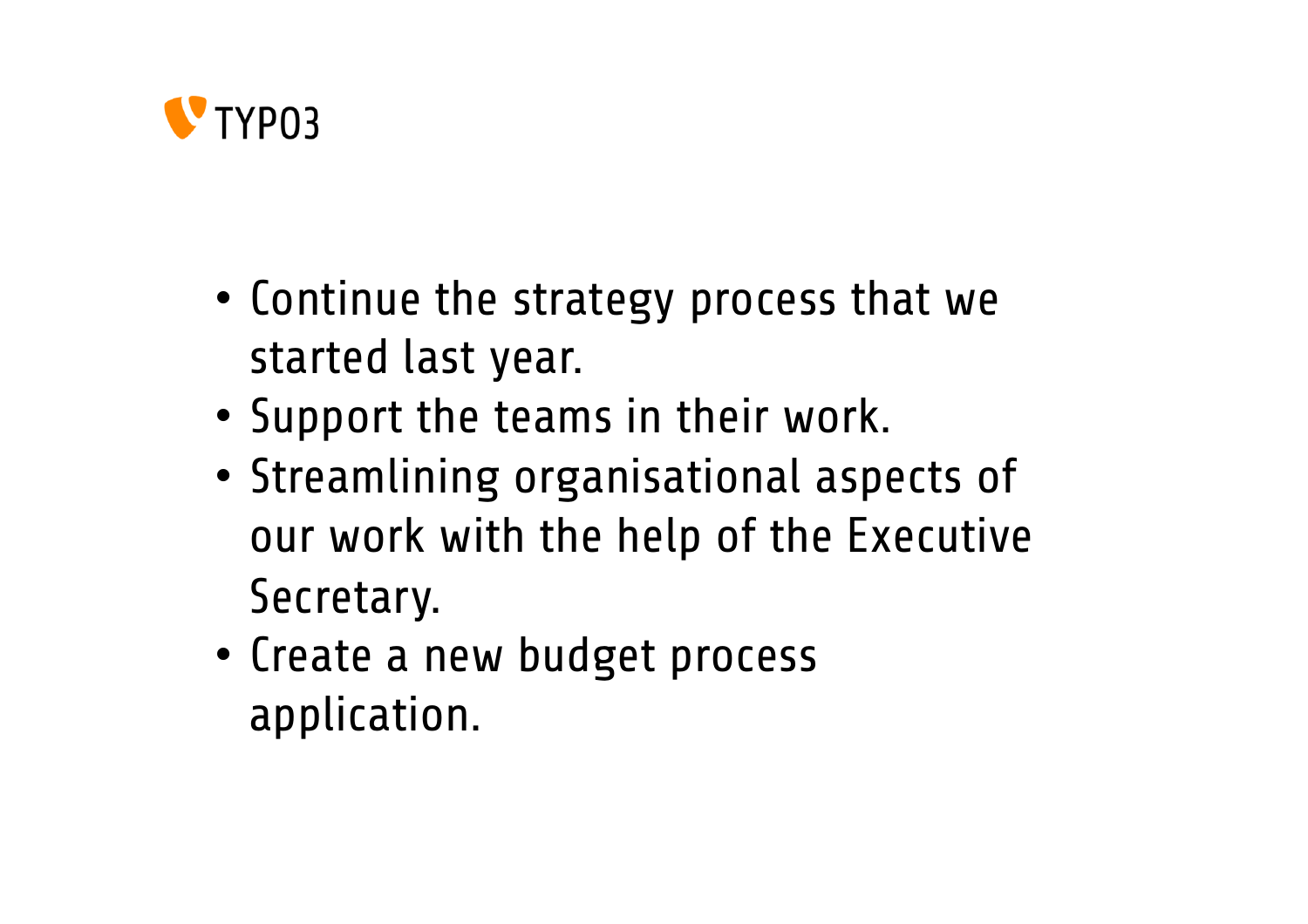

### The Executive Secretary: Naike Beggiato



#### **Education**

2012 - 2014 MSc Business Administration – Business Development and Promotion Lucerne University of Applied **Sciences** 

2007 - 2010 BSc International Business and Administration Haaga-Helia University of Applied Sciences (Helsinki)

#### Languages

Italian English Spanish German Finnish

#### Professional Experience

2013 – 2014 IBM Switzerland (Zurich) Software Group – Marketing Support

2011 – 2013 Kuoni Destination Management (Zurich) Hotel Reservation Executive

#### 2009

Italian Chamber of Commerce in Costa Rica (San Josè) Internship as Marketing and Project Assistant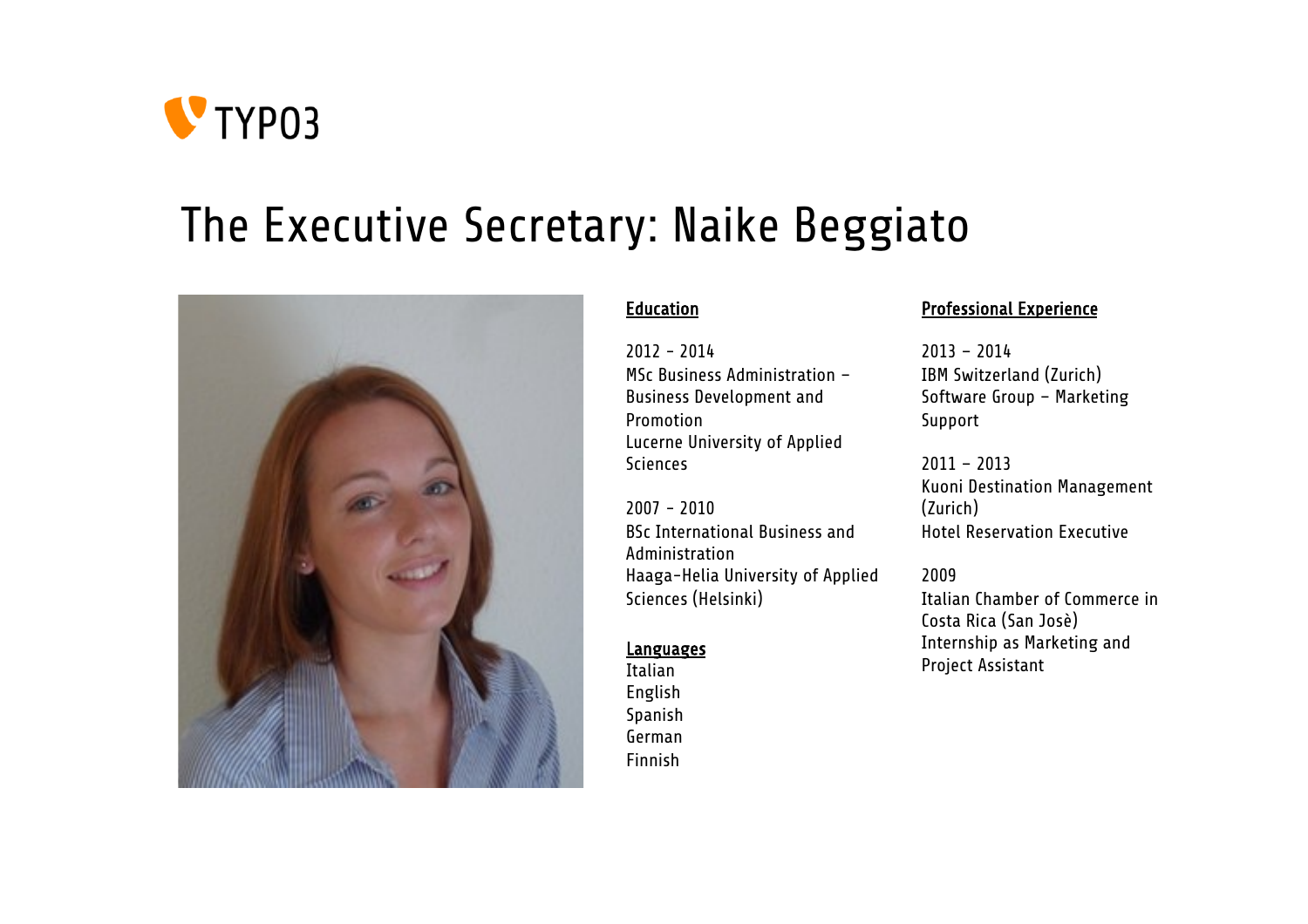

## 13 Appointment of honorary members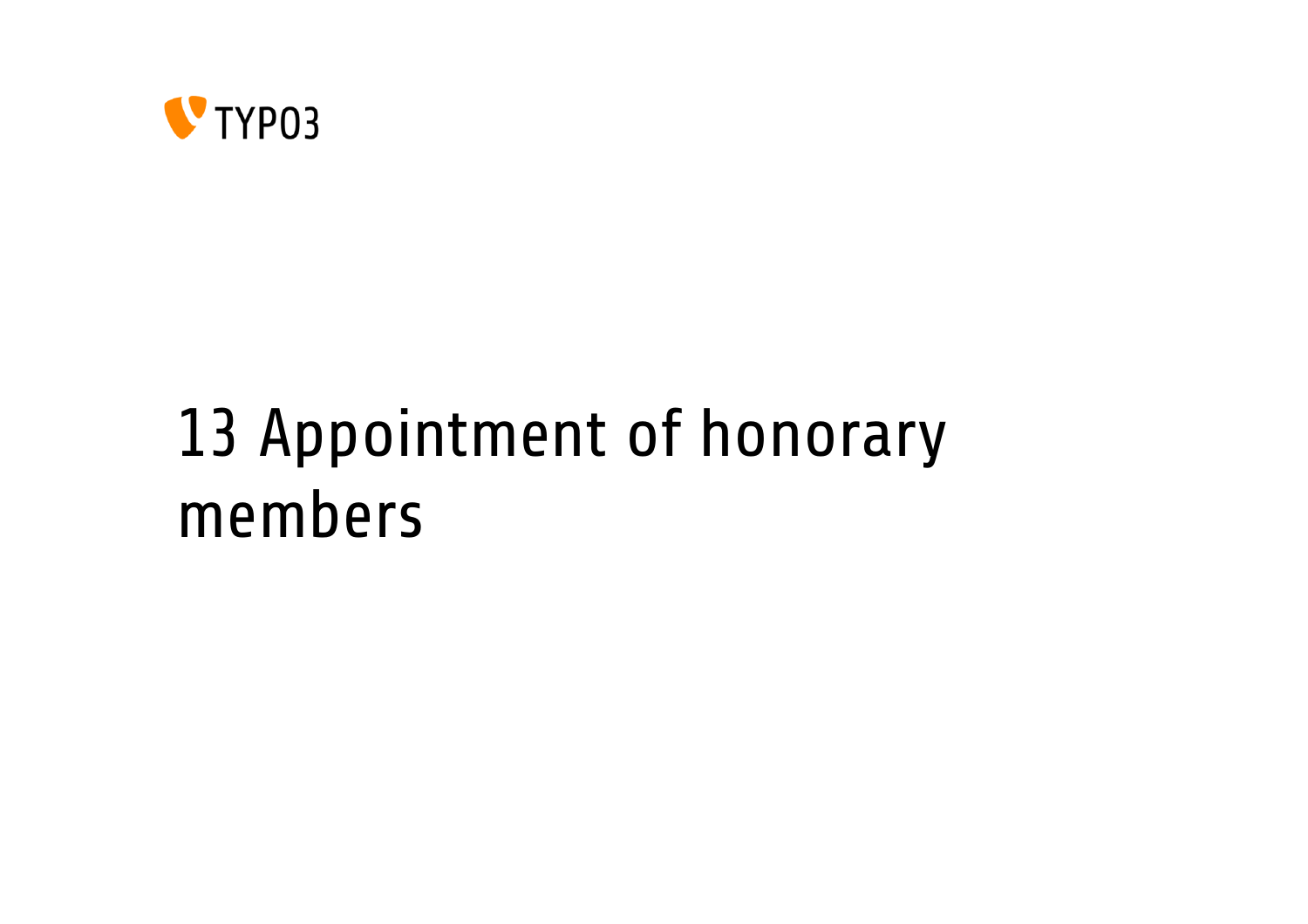

14 Complaints about administrative bodies, decisions on dismissing members of the board, or any ordinary member, or any application for membership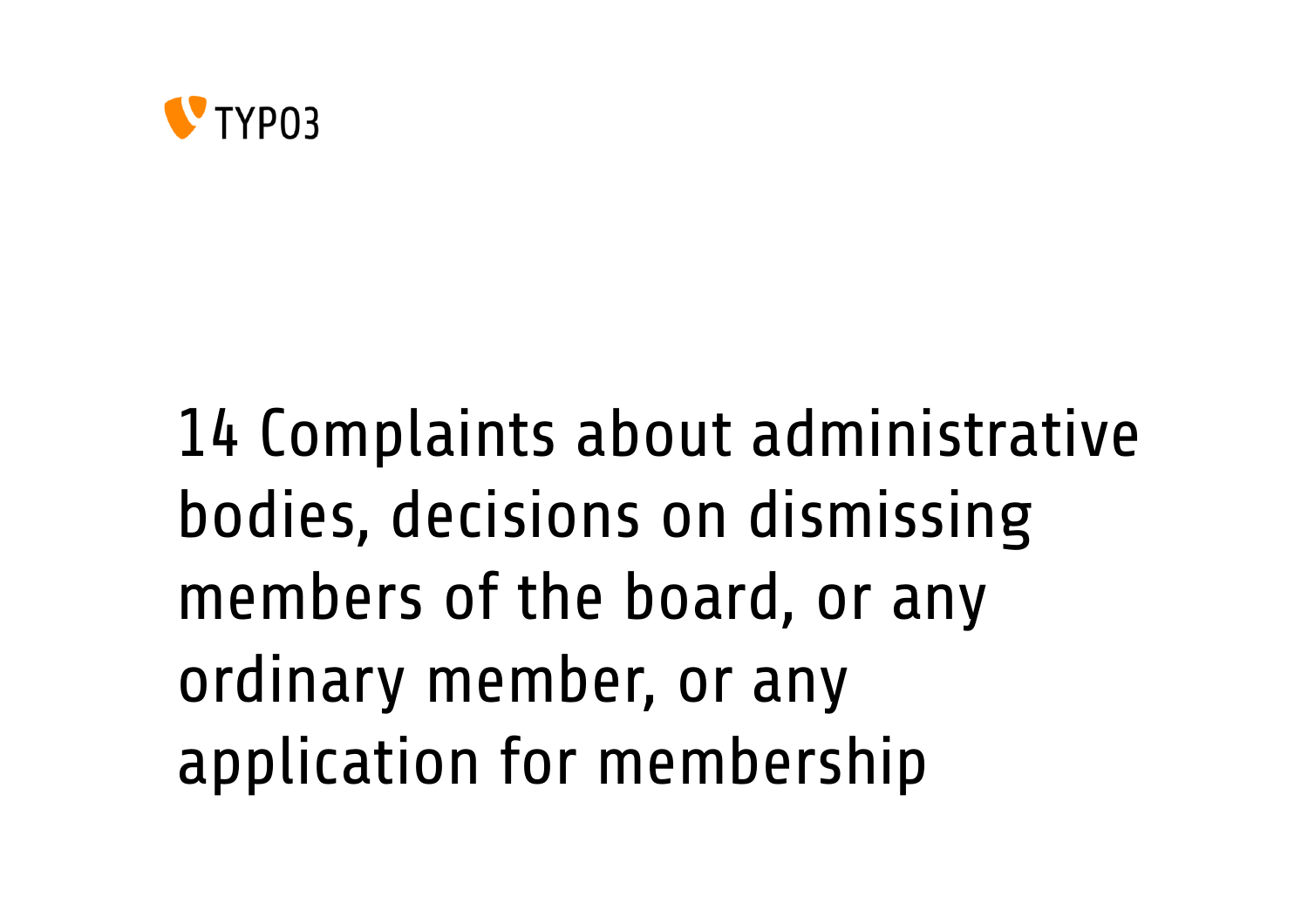

## 15 Various other topics, not assigned to another body